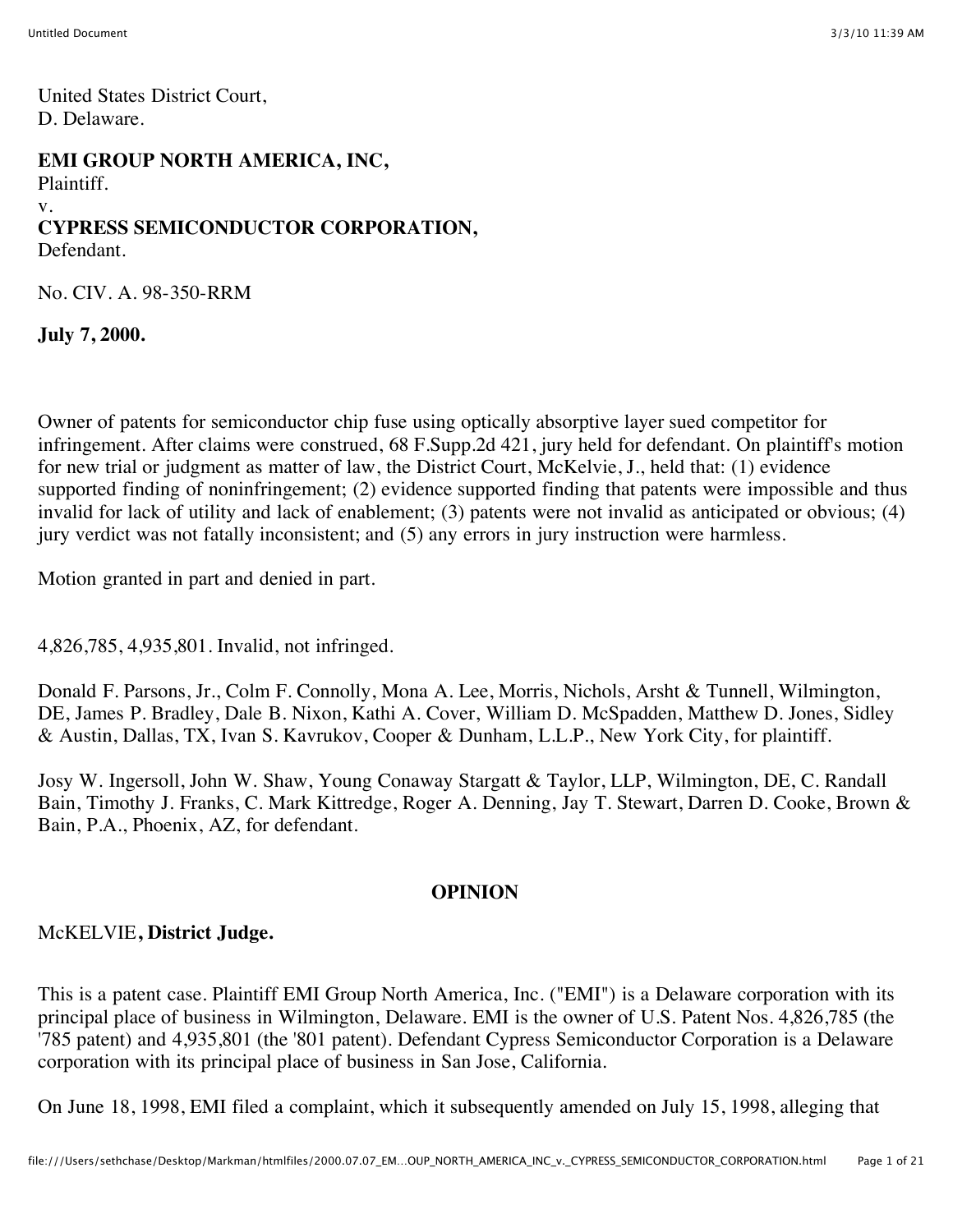Cypress infringes one or more claims of the '785 patent and the '801 patent. EMI seeks injunctive relief, and an award of actual damages, increased damages, costs, and fees.

On July 29, 1998, Cypress filed its answer denying infringement and asserting affirmative defenses of invalidity and unenforceability of EMI's patents. Cypress seeks a declaratory judgment that the patents in suit are invalid, and an award of costs and fees.

On September 14, 1999, the court held a trial in accordance with Markman v. Westview Instruments, Inc., 517 U.S. 370, 116 S.Ct. 1384, 134 L.Ed.2d 577 (1996), to construe disputed claims of the '785 and '801 patents. On September 30, 1999, the court issued an opinion construing the disputed claims.

On October 18, 1999, the parties began a two-week jury trial. On October 29, 1999, the jury rendered its verdict that the asserted claims are not infringed by Cypress's accused products, that the claims are invalid for anticipation and obviousness, and that the claims are invalid for lack of utility and lack of enablement because they describe a physically impossible device.

On November 4, 1999, the court entered judgment pursuant to Fed.R.Civ.P. 58 in favor of the defendant and against the plaintiff on the plaintiff's claims.

On November 18, 1999, EMI moved for judgment as a matter of law and for a new trial. The issues raised by EMI include whether substantial evidence supports the jury's verdict that the asserted claims disclose a physically impossible device; whether the jury's verdict that the claimed invention is an impossible device is inconsistent with its verdict that the claims are anticipated and rendered obvious by the prior art; and whether the verdict form for anticipation and obviousness improperly instructed the jury to disregard portions of the claim language referring to inherent properties of the claimed invention.

This is the court's decision on EMI's motions for judgment as a matter of law and for a new trial.

# **I.** *FACTUAL AND PROCEDURAL BACKGROUND*

The court draws the following facts from the evidence presented to the jury during the trial.

# **A.** *The Patented Technology*

The patents at issue relate to fuses for disconnecting dysfunctional circuitry in semiconductor chips. Semiconductor chips commonly contain redundant circuitry, such that if any part of the circuitry is defective, it can be disconnected, allowing the redundant circuitry to take its place. The defective circuitry is disconnected by severing the portion of the "interconnect" that links it with the remainder of the circuitry. The portion of the interconnect designed to be severed to effect this substitution of circuitry is called a "fuse." One method of severing a fuse is to irradiate it with a laser beam.

As early as 1979, semiconductor manufacturers recognized that fuses could be made from aluminum. Because aluminum reflects laser light, manufacturers found that high energy lasers were necessary to sever aluminum fuses. Due to the risk of damaging adjacent circuitry with high energy lasers, semiconductor manufacturers predominantly made fuses with polysilicon, which can be ruptured with relatively low energy lasers. In the late 1980s, semiconductor manufacturers determined that the use of aluminum fuses would permit more efficient circuit design, simplified processing, and improved reliability. The challenge faced by the inventors of the patents at issue was to develop an aluminum fuse that could be severed with a relatively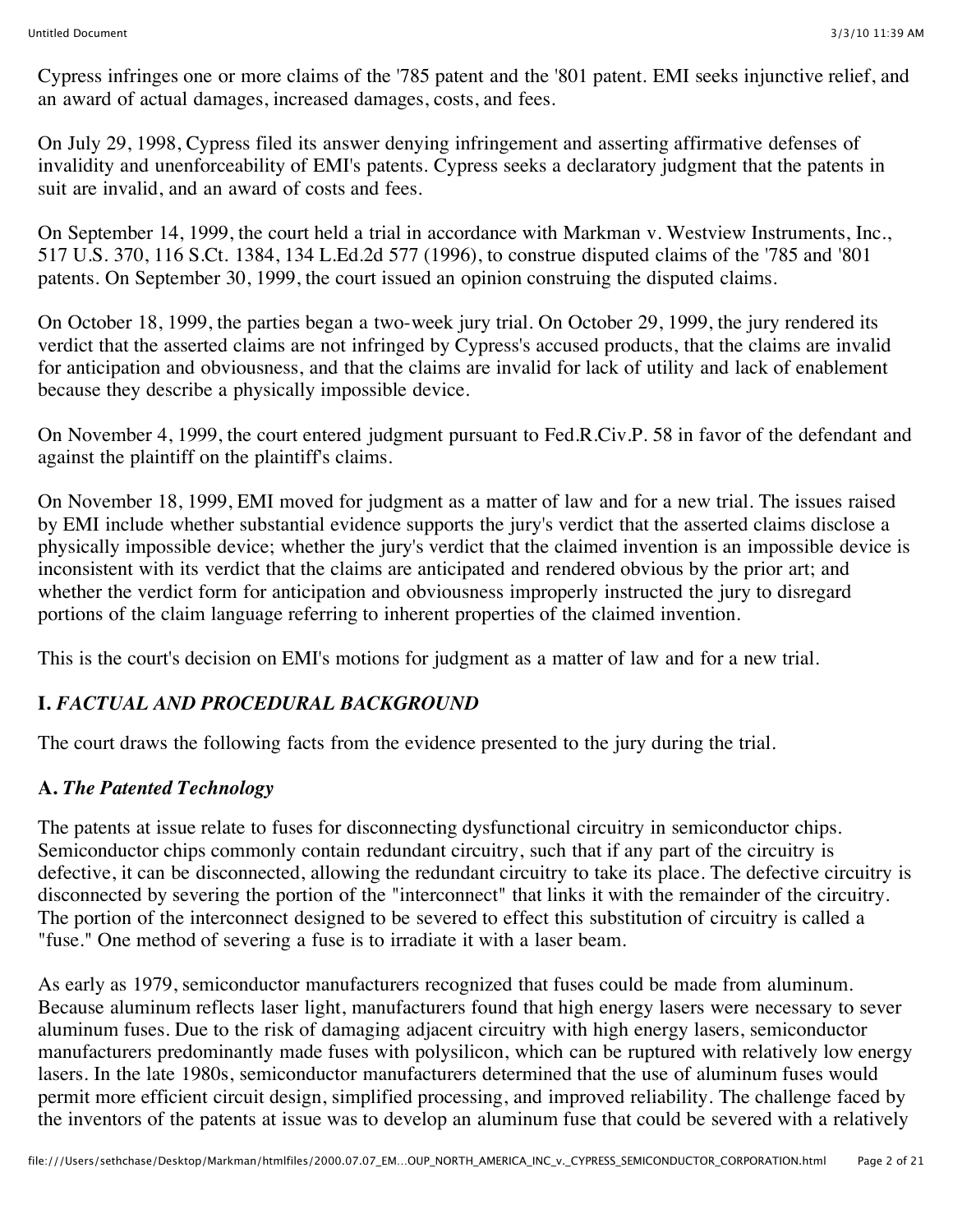low energy laser.

Paul McClure and Robert Jones are engineers who were employed in the 1980s by INMOS Corporation, a semiconductor manufacturer. Prior to 1987, McClure and Jones determined that an aluminum interconnect could be covered with a layer of a transition metal, such as titanium or tungsten, that is absorptive of laser light. According to McClure and Jones, the transition metal layer is capable of absorbing the energy of relatively low power lasers and transmitting the energy to the aluminum interconnect, which heats up and ruptures.

On January 27, 1987, McClure and Jones submitted a patent application to the U.S. Patent and Trademark Office ("PTO"), claiming a novel method for severing aluminum semiconductor fuses. The following figures illustrate the claimed invention. Figure 4a shows an aluminum interconnect (24) covered with an absorptive transition metal layer (22). The fuse is surrounded by a glass "passivation" layer (26). To sever the fuse, it is irradiated with a laser beam (30). The laser beam causes the fuse to rupture, removing the interconnect, as shown in Figure 5a.





#### **FIG. 5A**

The original claim language submitted by McClure and Jones recites a method of forming the various structural layers of the fuse. The application claimed the use of an "optically absorptive material" on top of the interconnect, without specifying which material to use. Throughout the prosecution history, as described more fully in this court's claim construction opinion, *see* EMI Group North America, Inc. v. Cypress Semiconductor Corp., 68 F.Supp.2d 421 (D.Del.1999), the inventors progressively narrowed the scope of their invention. In particular, they specified that the absorptive layer should be comprised of "an optically absorptive transition metal." Moreover, the inventors incorporated into the claims a recitation of how the fuse ruptures when exposed to a laser beam. In what would become claim 1 of the '785 patent, the inventors stated that the absorptive layer "form[s] a cap to prevent evaporation of said fuse portion when said fuse portion is exposed to a directed energy source to increase the vapor pressure under the cap to produce an explosive removal of said fuse portion." All asserted claims recite that a build-up of vapor pressure under the absorptive layer "cap" induces an explosive removal of the fuse.

On May 2, 1989, the PTO issued the '785 patent, entitled "Metallic Fuse with Optically Absorptive Layer," to McClure and Jones, who assigned the patent to INMOS. On June 19, 1990, the PTO issued the '801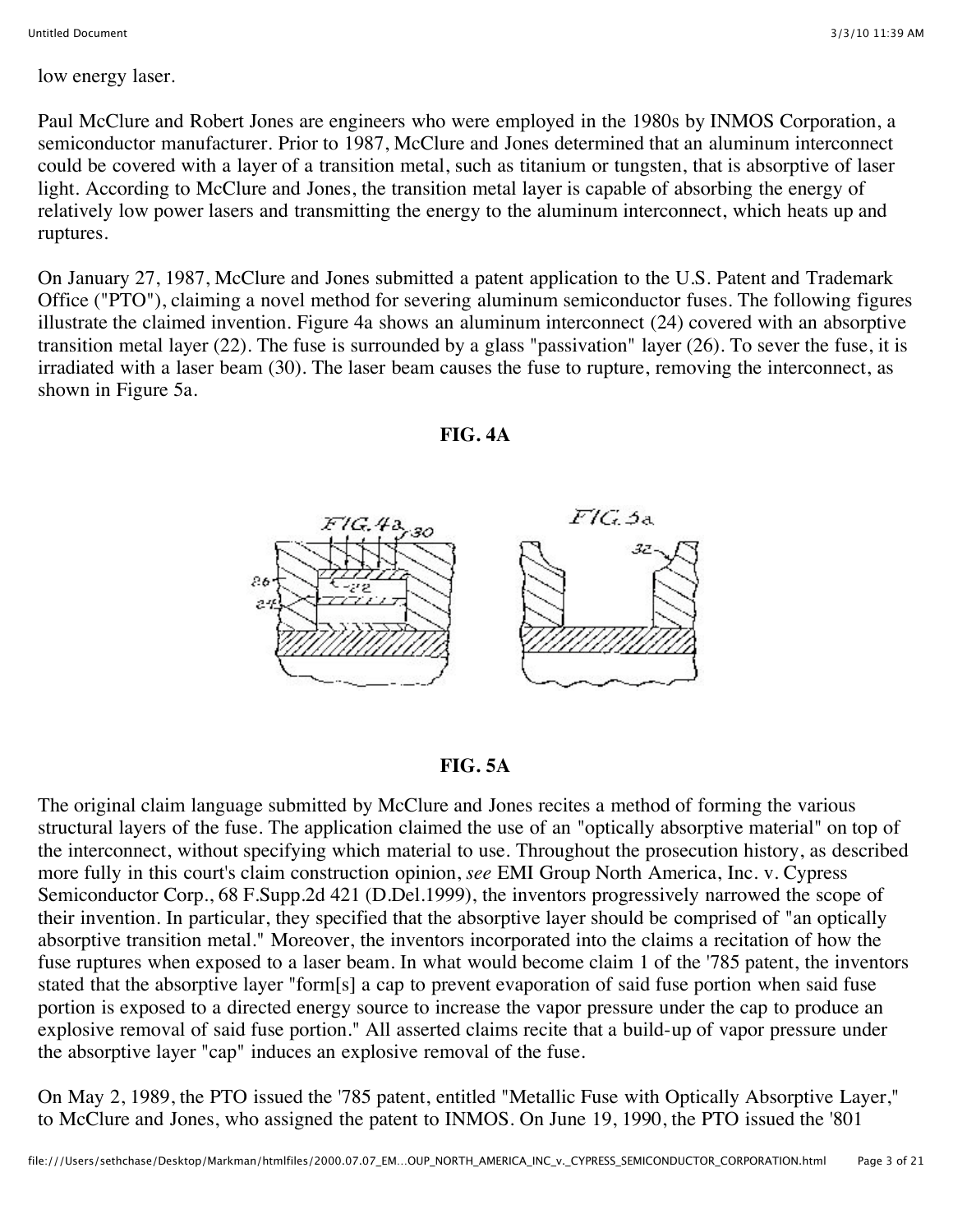patent to the same inventors and assignee. The '801 patent is a divisional patent of the '785 patent. The '785 patent claims a method for fabricating the fuses, and the '801 patent claims the fuses themselves. INMOS was subsequently acquired by EMI's parent company, which transferred the patent rights to EMI.

EMI alleges that Cypress infringes claims 1, 2, 3, 9, 10, 11, 12, 14, 17, and 18 of the '785 patent, and claims 1-5 of the '801 patent. Claim 1 of the '785 is exemplary of the other asserted claims, and recites:

1. A method of fabricating on a substrate surface a fuse forming an integral part of a metallic interconnect line joining elements in an integrated circuit, the method comprising:

forming a metal interconnect layer above the substrate surface;

forming a layer of an optically absorptive refractory transition metal above said metal interconnect layer, said refractory metal having a higher boiling point than said metal interconnect layer;

defining said metal interconnect layer and said optically absorptive layer into a patterned metallic interconnect for the integrated circuit including a fuse portion therein, said refractory metal forming a cap to prevent evaporation of said fuse portion when said fuse portion is exposed to a directed energy source to increase the vapor pressure under the cap to produce an explosive removal of said fuse portion; and

removing said fuse portion from said interconnect line by exposing said optically absorptive refractory metal to directed energy source that explosively removes said fuse portion without damaging the substrate.

# **B.** *The Accused Products*

EMI contends that three fuses produced by Cypress infringe the asserted claims: the RAM 3, RAM 4, and RAM 5. Cypress submitted the following figure to illustrate its RAM 3 fuse, which is similar in structure to the other accused fuses:

#### **\*375**



Figure 4. Cypress' RAM 3 Fuse Structure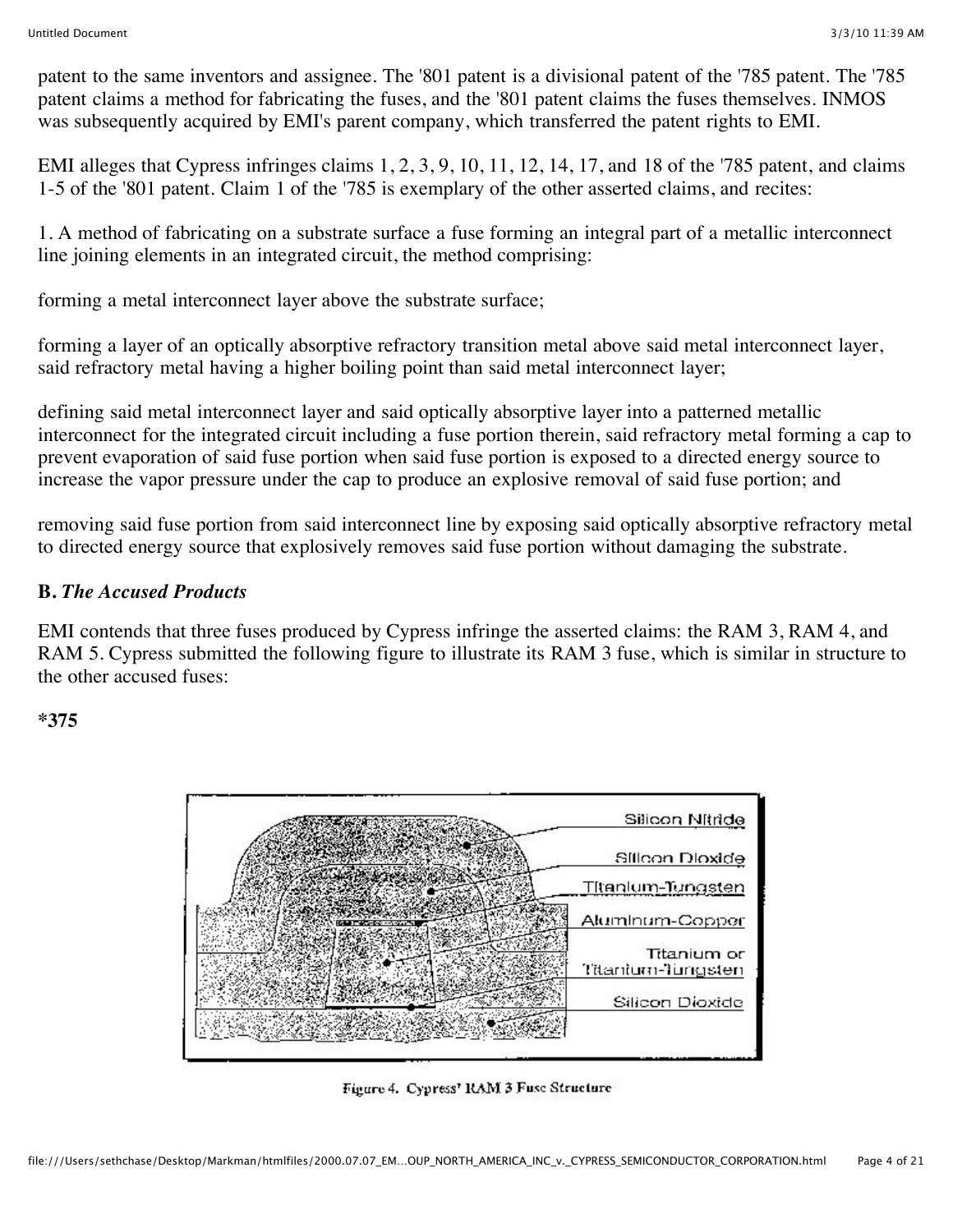#### **Figure 4. Cypress' RAM 3 Fuse Structure**

As shown in the diagram, Cypress covers the interconnect layer in its fuses with an absorptive layer made from a titanium-tungsten alloy. The fuse structure is encased in a glass passivation layer.

#### **C.** *Claim Construction*

On September 30, 1999, the court issued an opinion construing disputed claims of the '785 and '801 patents. The court found, among other things: (1) that the term "fuse" in the preambles of the asserted claims is not a claim limitation; (2) that the claim term "an optically absorptive refractory transition metal" of claim 1 of the '785 patent refers only to pure transition metals, and does not refer to alloys; and (3) that the claim term "thereby inducing an explosion" of claim 1 of the '801 patent means "whereby the vaporization induces an explosion."

# **D.** *The Trial*

On October 18, 1999, the parties commenced a two-week jury trial. Following is a description of the contentions of the parties, and a summary of the expert witness testimony presented in support of the parties' positions.

# **1.** *Cypress's contentions*

Cypress contends that its fuses do not infringe the patents at issue. Cypress asserts that when its fuses are irradiated with a laser beam, the aluminum interconnect layer expands and cracks the glass passivation layer. Cypress argues that no vapor pressure builds up underneath the titanium-tungsten absorptive layer, and so its fuses do not rupture through a vapor-induced explosion, as required by the claims in suit. Cypress contends, moreover, that the absorptive layer it employs is made of a titanium-tungsten alloy, and that the '785 patent may only be infringed by a fuse using a single transition metal as an absorptive layer.

Cypress also argues that the claims at issue are invalid. Cypress asserts that the claimed mechanism, whereby the aluminum interconnect vaporizes underneath the absorptive layer, is scientifically impossible, and that the claims are thus invalid under 35 U.S.C. s. 101 for lack of utility, and under 35 U.S.C. s. 112 for lack of enablement. Cypress also contends that the structure of the claimed invention (i.e., an aluminum interconnect covered by a layer of an optically absorptive transition metal) is not novel, and that the prior art discloses numerous structures that render the asserted claims invalid under 35 U.S.C. s. 102 for anticipation and under 35 U.S.C. s. 103 for obviousness. Cypress contends that the language of the claims reciting a vapor-induced explosion should be disregarded when comparing the claims at issue to the prior art, because this language describes the inherent mechanism by which the fuses purportedly rupture.

# **2.** *EMI's contentions*

EMI argues that Cypress's fuses infringe the asserted claims, because Cypress's fuses comprise the same layered structure disclosed in the claims, and because Cypress's fuses rupture through a vapor-induced explosion. EMI contends that Cypress's use of a titanium-tungsten alloy in the absorptive layer is equivalent to using "an optically absorptive refractory transition metal," as required by claim 1 of the '785 patent.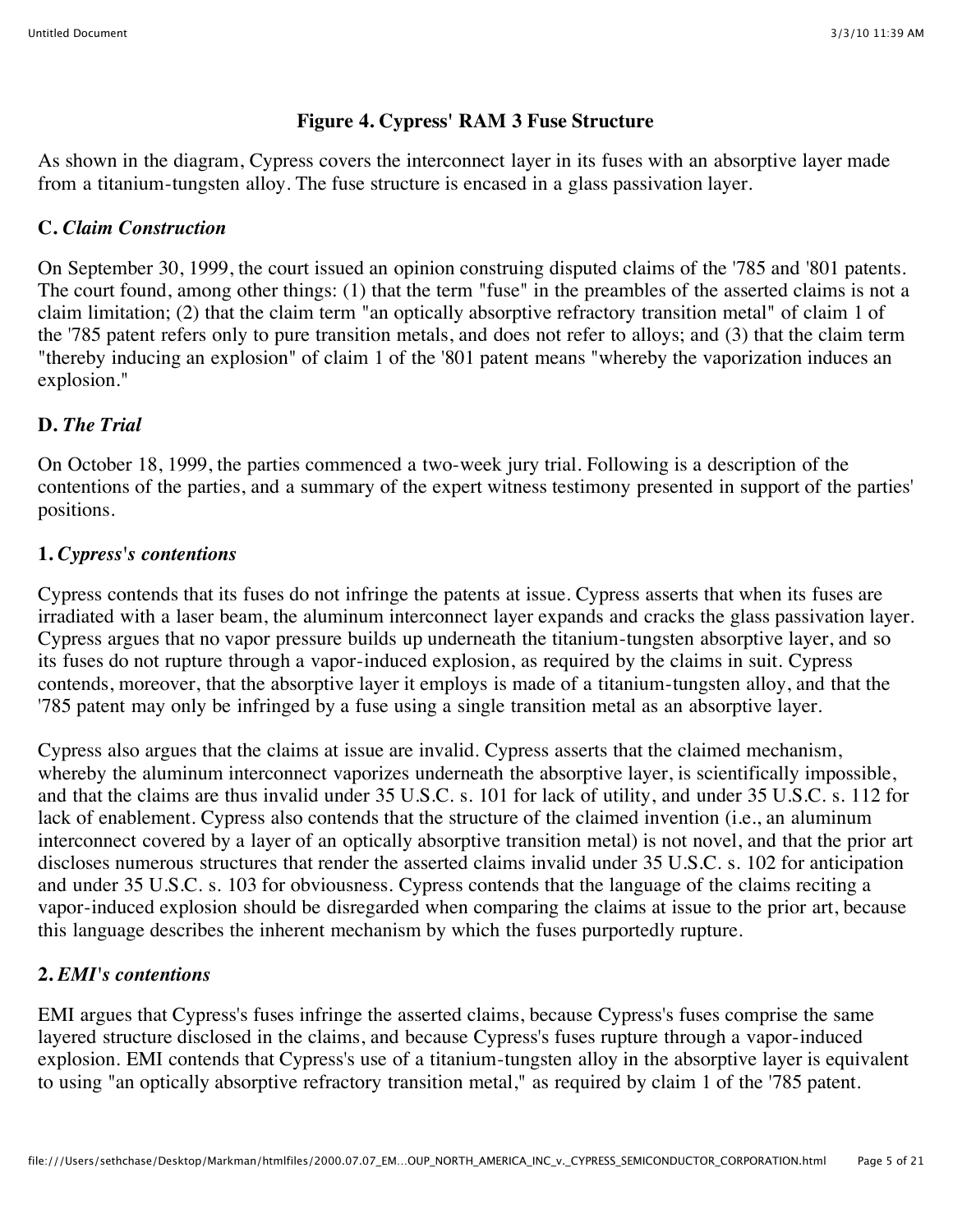EMI argues that the claimed mechanism is not impossible, because a quantity of vapor builds up under the absorptive layer of the claimed fuses, and this buildup of vapor pressure induces an explosion that serves to sever the fuse. EMI argues that the asserted claims are not invalid for anticipation or obviousness, because the prior art does not disclose the use of a vapor-induced explosion to sever fuses.

# **3.** *Bernstein*

Cypress called Joseph Bernstein, who is an Assistant Professor of Reliability in the Materials and Nuclear Engineering Department at the University of Maryland. Bernstein has conducted research for the past nine years on metal fuse structures for integrated circuits and processes for severing them with laser energy. He has developed models of a number of fuses to determine how laser light induces them to rupture.

Bernstein testified that aluminum does not begin to vaporize in substantial quantities until heated to approximately 2400C~, its boiling point. He testified that aluminum expands as it is heated. Bernstein stated that when aluminum is embedded in a fuse, by the time the aluminum is heated to "somewhere around a thousand, maybe as much as 1200 [degrees centigrade] on the outside," the passivation layer surrounding the aluminum would crack under the stress of expansion. Bernstein stated that the vapor pressure exerted on the absorptive layer would not "amount to anything, really, as compared to the enormous thermal strains of just the expansion of solid to liquid." Bernstein testified that "vapor pressure cannot cause the metal fuses described in [the asserted patents] to explode," and that "those patents are inoperable or impossible because a fuse cannot explode due to vapor pressure as described in the patents."

Bernstein stated that, given the difficulty of observing the way the fuses rupture, he could be wrong in his opinion that the claimed mechanism is impossible. However, he testified that regardless of how the fuses actually rupture, the mechanism by which they rupture is an inherent characteristic of the fuses. He stated:

I've been studying the mechanism of laser-cutting metal lines for the sake of understanding what's happening. If it turns out that my research and my information is not correct, it doesn't change how it's removed; it just perhaps changes how we understand that it's removed. But the inherent property of the material will behave as it will behave in nature.

Bernstein testified that if the claimed structure explodes according to the mechanism described in EMI's patents, then a number of other prior art references would rupture in the same way. Bernstein stated:

My understanding about what happens in the real world is that the process of cutting would not be due to vaporization. However, as I said, if I am found to be wrong, and if it is found that the patent is, in fact, based on good science and is correct, then [the prior art structure] would explode in very exactly the same manner as the patents in suit.

Bernstein reviewed a number of prior art references which he asserted anticipate or render obvious the claimed inventions. He referred to Japanese Patent ApplicationNo. SHO 58[1983]-165347 which was filed by Toshiba Corp. on March 26, 1982. The Toshiba reference discloses a semiconductor fuse comprising a metal interconnect covered with a molybdenum layer which is irradiated by a laser to sever the fuse. The Toshiba reference states that the fuse melts from the energy of the laser.

Bernstein discussed U.S. Patent No. 4,531,144, which was issued to Scott Holmberg on July 23, 1985. The Holmberg patent discloses the use of a metal interconnect structure covered by a layer of a transition metal,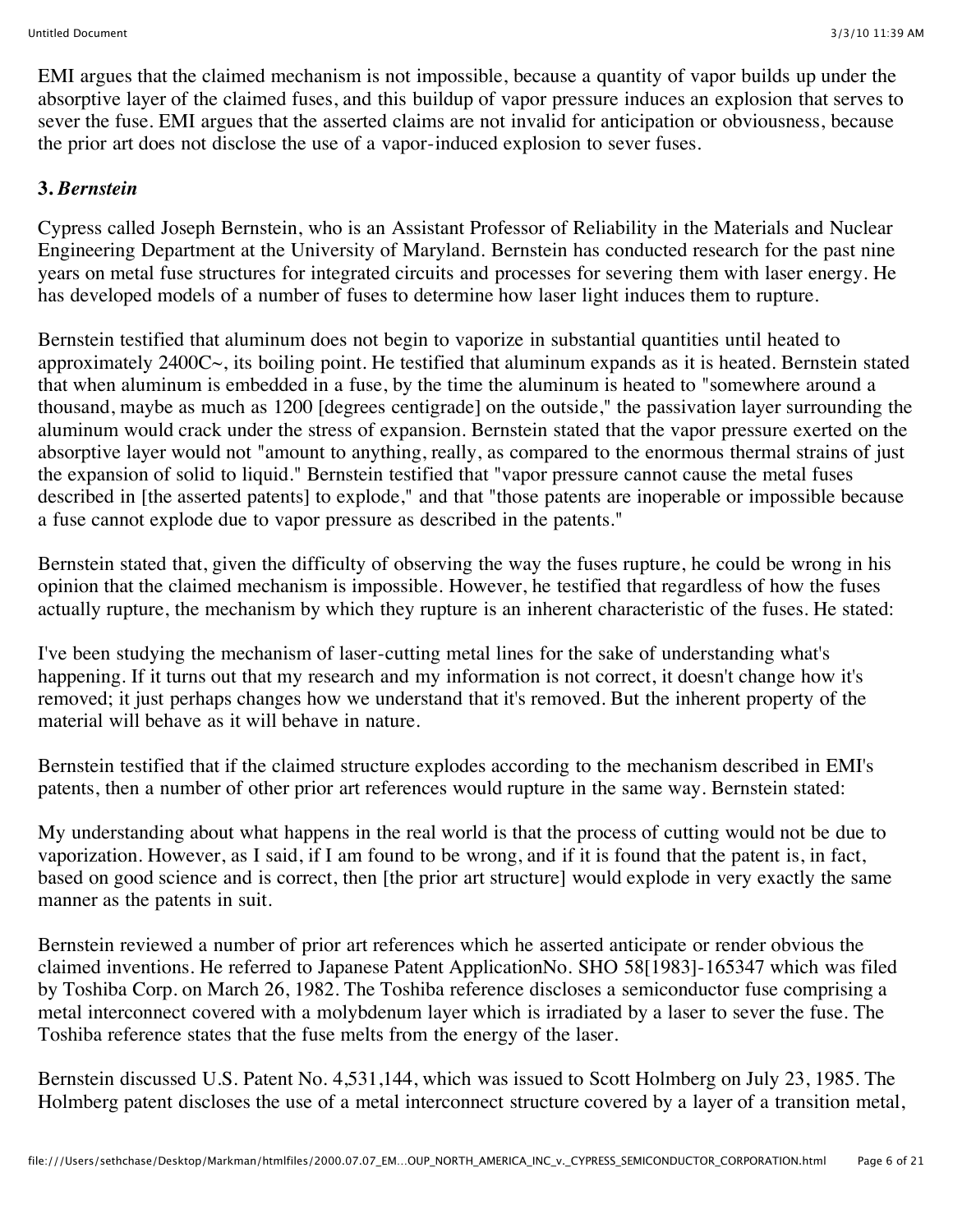such as titanium, tungsten, or tantalum.

He described U.S. Patent No. 4,556,897, which was issued to Massaharu Yorikane on December 3, 1985. The Yorikane patent discloses the use of an aluminum wire for use in semiconductors that is coated with a film of a refractory transition metal to reduce corrosion.

He discussed U.S. Patent No. 3,740,523, which was issued to Melvin Cohen on June 19, 1973. The Cohen patent discloses the use of a refractory metal, such as platinum, on top of aluminum semiconductor circuitry, to improve the absorption of laser light to facilitate the cutting of the aluminum.

And, Bernstein referred to an August 1976 article by James North and Walter Weick entitled "Laser Coding of Bipolar Read-Only Memories." The North & Weick article discusses a method of severing titaniumplatinum links between memory cells by vaporizing the links with a laser.

Bernstein testified that the Toshiba, Holmberg, and Yorikane references each teach the use of the structure claimed in the patents-at-issue, i.e., an aluminum wire for use in semiconductors that is coated with a transition metal layer. Bernstein noted that the Toshiba reference expressly discloses the use of this structure as a fuse that is severable by a laser pulse. He acknowledged that neither Toshiba, Holmberg, nor Yorikane teach the use of a vapor-induced explosion to rupture the structure. Bernstein testified, however, that if the vaporization mechanism accurately describes the removal of the claimed fuse, then this mechanism is also inherent to Toshiba, Holmberg, and Yorikane, and so they each anticipate the claimed inventions. Bernstein testified that these three references, in combination with the Cohen patent and the North & Weick article, also render the claimed inventions obvious.

Bernstein testified that there are substantial differences between using a titanium-tungsten alloy and using a pure transition metal as an absorptive layer. Bernstein stated that tungsten is more absorptive of laser light than titanium, but that titanium adheres better to silicon. Bernstein testified that using the proper alloy conferred a substantial benefit upon the performance of Cypress's fuses.

In describing the absorptive transition metal layer he uses in one of his research fuses, Bernstein stated that: "[a]nd it has a Ti/tungsten or a-let me think. This is titanium. I think this is pure titanium, although it really matters not too much."

Bernstein testified that a substantial portion of each Cypress fuse remains after the fuse is initially ruptured, such that the fuse may still conduct electricity, and that the remaining portion is removed by additional laser energy after the initial rupture. Bernstein stated: "A substantial amount of the aluminum is gone, but the disconnection is not formed until after the explosion and the laser then continues to then break whichever portion of the material it will then break."

# **4.** *Fair*

EMI called Richard Fair, who is a Professor of Electrical and Computer Engineering at Duke University. Fair described the structure of Cypress's fuses, and offered his opinion that they rupture by means of a vapor-induced explosion. He stated:

So there are a number of competing things going on, probably complimentary, but it's my opinion that in all three products, the RAM 3, RAM 4, and RAM 5, the surface gets a buildup of vapor pressure, and that's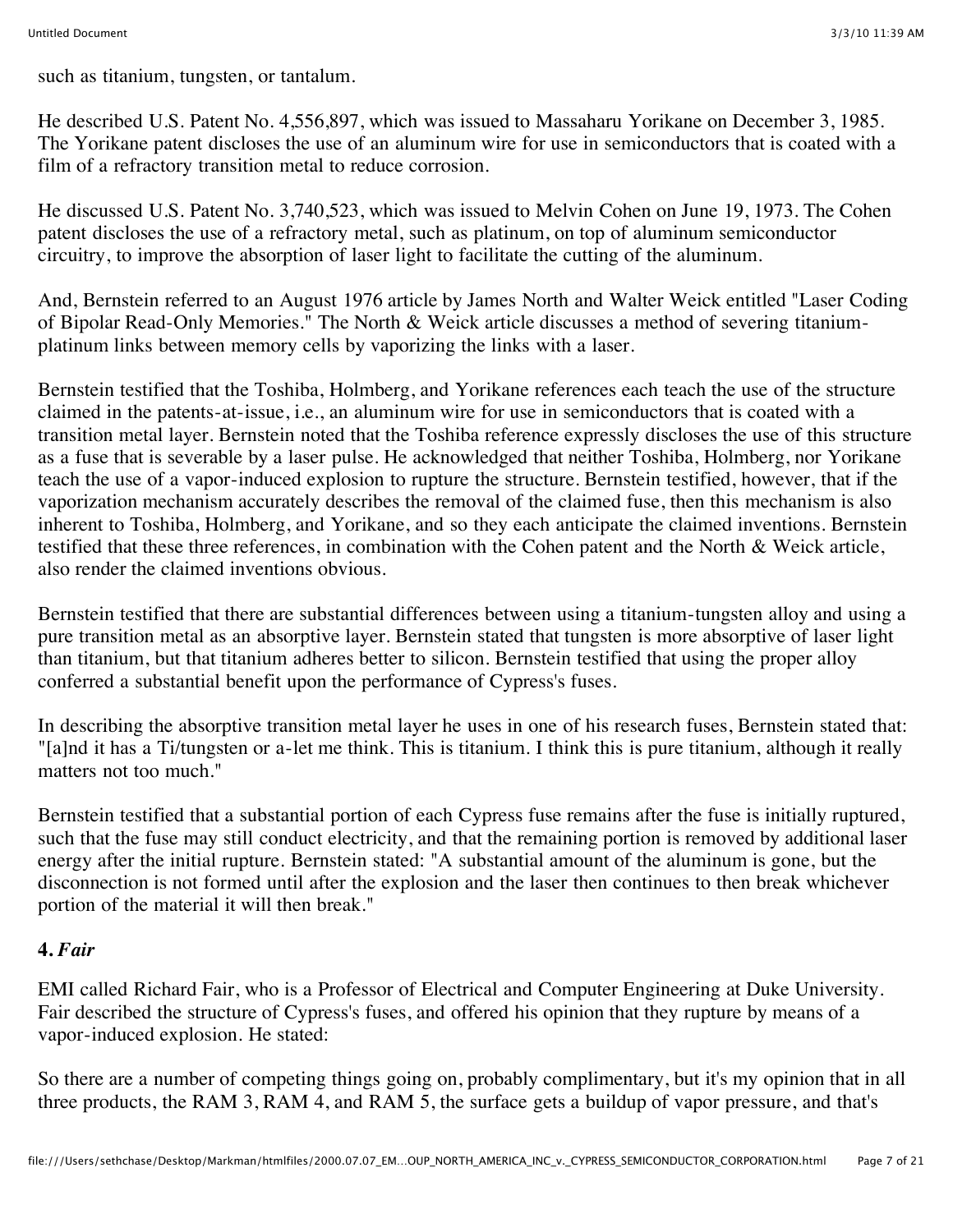what causes the explosive removal. When this blows, the contents of the fuse shoot out on the order of the speed of sound. And mostly a lot of it is in a vapor form. Some will still be in a melted form, because it hasn't all vaporized.

Fair testified that because the interconnect is constrained under a transition metal "cap," and is surrounded by a glass passivation layer, the aluminum becomes progressively hotter when irradiated by a laser, and exceeds 2400C~, at which point it becomes superheated. Fair explained that "[t]hat's well above vapor temperature .... But the fuse is still in its solid form. It doesn't change its shape." Fair stated that the superheated aluminum is "a bomb waiting to blow."

Fair testified that he took samples of Cypress's fuses to an independent laboratory to analyze how they explode. He showed the jury scanning electron microscope (SEM) images of blown and unblown fuses. The image reproduced below shows an array of Cypress fuses, with the three fuses on the left having been blown by a laser pulse.



Referring to the blown fuses, Fair observed that the sidewalls of the fuses were blown out from the bottom, and that this was an indication that the entire interconnect layer had become sufficiently hot to explode. He stated: "And, in fact, the fact that there is no material here actually, indicates that the explosion occurred from a bottom point. And this means that this structure got a lot hotter than 1200 degrees in order to create this type of explosion." Fair stated that he identified metallic nodules scattered around the blown fuses, and that a laboratory analysis determined that these nodules were aluminum. Fair testified: "So this would be aluminum that was, in fact, resident in the bottom of the fuse somewhere which was molten at the time of the explosion, and it blows out."

Fair testified that the tungsten-titanium alloy used by Cypress in its absorptive layer was equivalent to using a pure transition metal, as covered by the claims of the '785 patent. He also testified that the Cypress fuses are "capable of being blown with a single laser pulse," and that no prior art reference discloses the vaporinduced explosion claimed in the patents-at-issue.

# **5.** *The Jury's Verdict*

On October 29, 1999, the jury returned its verdict, finding the asserted claims noninfringed, and invalid for lack of utility, lack of enablement, anticipation, and obviousness. Following is a description of the verdict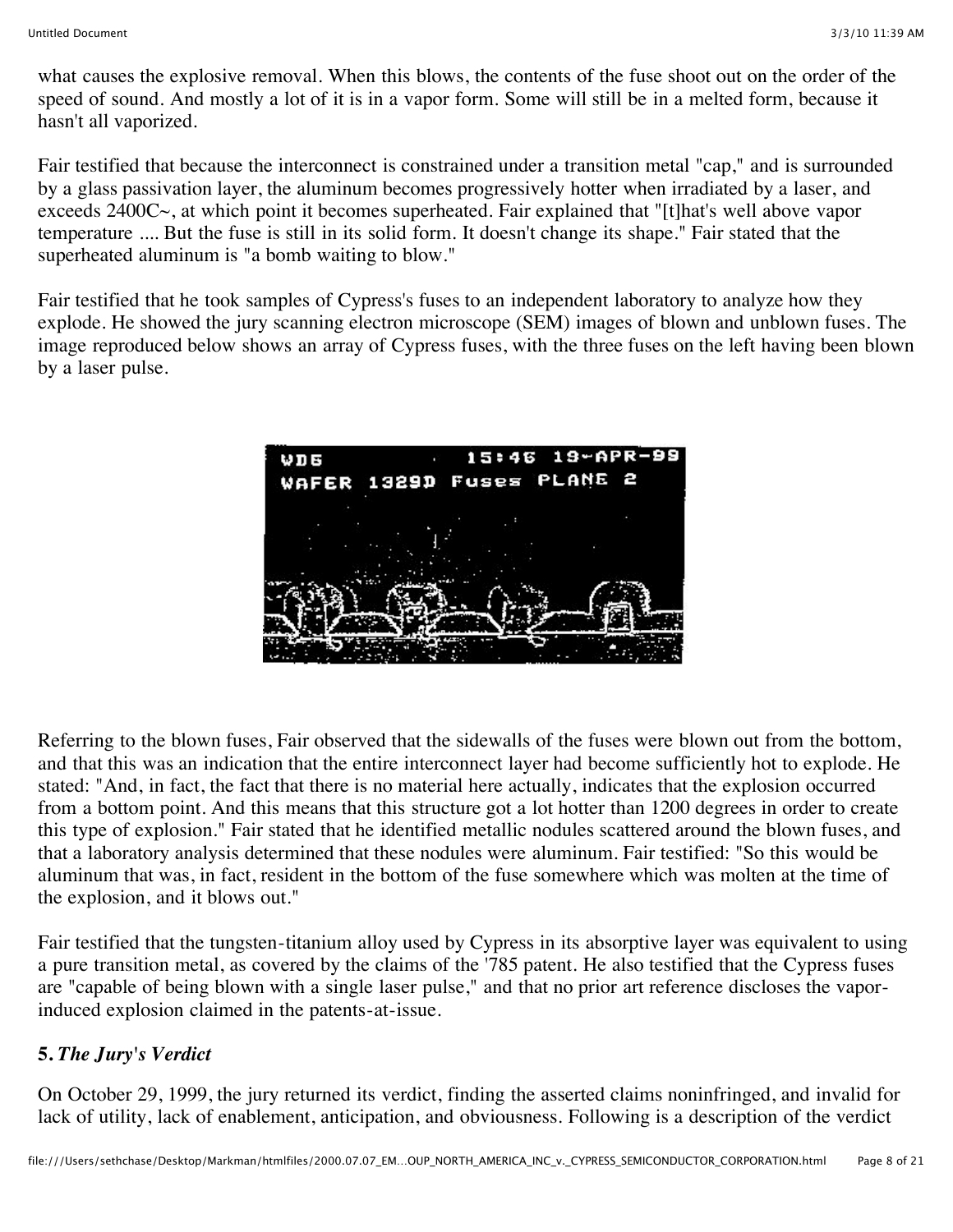form used.

# **a.** *infringement*

For each asserted claim, the verdict form contained a claim chart instructing the jury to mark "YES" or "NO" for each claim element present or absent in the accused devices. The claim chart contained separate columns for the jury to mark whether the claim elements were infringed literally or under the doctrine of equivalents. For claim 1 of the '785 patent, which is exemplary of the other asserted claims, the jury marked "NO" for literal infringement and infringement under the doctrine of equivalents for each of the following claim elements: (1) "forming an layer of an optically absorptive refractory transition metal above said metal interconnect layer"; FN1 (2) "said refractory metal forming a cap to prevent evaporation of said fuse portion when said fuse portion is exposed to a directed energy source to increase the vapor pressure under the cap to produce an explosive removal of said fuse portion;" and (3) "removing said fuse portion from said interconnect line by exposing said optically absorptive refractory metal to directed energy source that explosively removes said fuse portion without damaging the substrate."

FN1. The jury was instructed to determine only whether Cypress's products infringed this claim limitation under the doctrine of equivalents, as the court's claim construction precluded a finding of literal infringement.

#### **b.** *utility and enablement*

The verdict form asked the jury to determine whether the asserted claims were invalid for lack of utility and lack of enablement. For claim 1 of the '785 patent, which is exemplary of the other asserted claims, the verdict form quoted the claim language, "said refractory metal forming a cap to prevent evaporation of said fuse portion when said fuse portion is exposed to a directed energy source to increase the vapor pressure under the cap to produce an explosive removal of said fuse portion," and asked the jury whether this fuseremoval mechanism "is physically impossible in the structure described in the claim." The jury answered "YES" for all asserted claims.

#### **c.** *inherency*

The verdict form instructed the jury to determine whether the fuse removal mechanism described in the asserted claims is an inherent property of the claimed structure. The verdict form instructed the jury to assume that the fuse removal mechanism described in the claim is not an impossible device, regardless of the jury's verdict on utility and enablement. For claim 1 of the '785 patent, which is exemplary of the other asserted claims, the verdict form quoted portions of the claim language, and underlined language referring to the allegedly inherent properties, as follows:

said refractory metal forming a cap *to prevent evaporation of said fuse portion when said fuse portion is exposed to a directed energy source to increase the vapor pressure under the cap* to produce an *explosive* removal of said fuse portion

#### and

removing said fuse portion from said interconnect line by exposing said optically absorptive refractory metal to directed energy source that *explosively* removes said fuse portion without damaging the substrate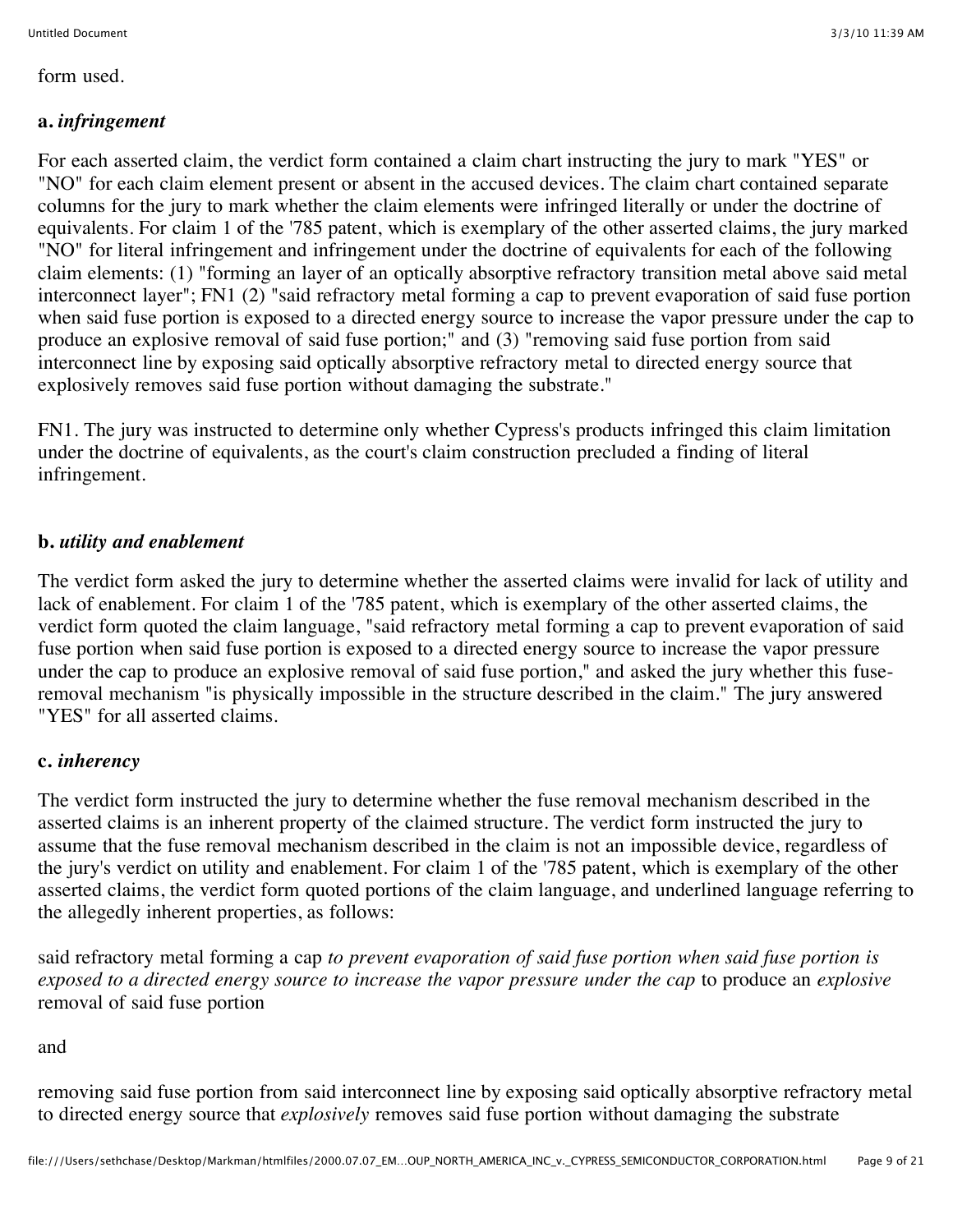The verdict form asked the jury whether the underlined language describes an "inherent property, law of nature, natural phenomenon, or a new use for an old structure." The jury answered "YES" for all asserted claims.

#### **d.** *anticipation*

The verdict form asked the jury to determine whether the asserted claims are invalid for anticipation. The verdict form instructed the jury to assume that the fuse removal mechanism described in the claim is not an impossible device, regardless of the jury's verdict on utility and enablement.The verdict form instructed the jury that, if they had found that the fuse-removal mechanism described in the claims is an inherent property of the claimed structure, the jury should disregard the claim language underlined above for the purposes of rendering a verdict on anticipation. The jury found that claim 1 of the '801 patent was anticipated by the Toshiba patent; that claim 2 of the '801 patent was anticipated by the Yorikane patent; that claim 3 of the '801 patent was anticipated by the Toshiba patent; that claim 4 of the '801 patent was anticipated by the Holmberg patent and by the Yorikane patent; and that claim 5 of the '801 patent is anticipated by the Toshiba patent (the verdict form did not ask the jury to determine whether the claims of the '785 patent are invalid for anticipation).

#### **e.** *obviousness*

The verdict form asked the jury to determine whether the asserted claims are invalid for obviousness. The verdict form instructed the jury to assume that the fuse removal mechanism described in the claim is not an impossible device, regardless of the jury's verdict on utility and enablement. The verdict form instructed the jury that, if they had found that the fuse-removal mechanism described in the claims is an inherent property of the claimed structure, the jury should disregard the claim language underlined above for the purposes of rendering a verdict on obviousness. The jury found that claims 1, 2, 3, 9, 10, and 18 of the '785 patent would have been obvious in light of the Toshiba, Holmberg and Cohen patents; that claims 11, 12, and 14 of the '785 patent would have been obvious in light of the Toshiba, Holmberg, and Cohen patents and the North & Weick article; that claims 1 and 3 of the '801 patent would have been obvious in light of the Toshiba, Holmberg and Cohen patents; that claim 4 of the '801 patent would have been obvious in light of the Toshiba, Holmberg, Cohen, and Yorikane patents; that claim 2 of the '801 patent would have been obvious in light of the Toshiba, Holmberg, Cohen, Yorikane and Ang patents; and that claim 5 of the '801 patent would have been obvious in light of the Toshiba, Holmberg and Cohen patents.

# **6.** *Post-trial proceedings*

On November 18, 1999, EMI moved pursuant to Fed.R.Civ.P. 50(b) for judgment as a matter of law, and pursuant to Fed.R.Civ.P. 59(a) for a new trial. EMI contends that it is entitled to judgment as a matter of law because Cypress did not prove that the claims require a physical impossibility; because no single prior art reference, or combination of references, discloses the use of a vapor-induced explosion; and because the evidence requires a finding of infringement.

EMI argues that it is entitled to a new trial because the jury's verdict of impossibility, obviousness, anticipation, and noninfringement is irreconcilably inconsistent; because the jury instructions and verdict form improperly instructed the jury to disregard elements of the claim language for rendering a verdict on anticipation and obviousness; because the court's claim construction was wrong; and because the verdict was not supported by the evidence.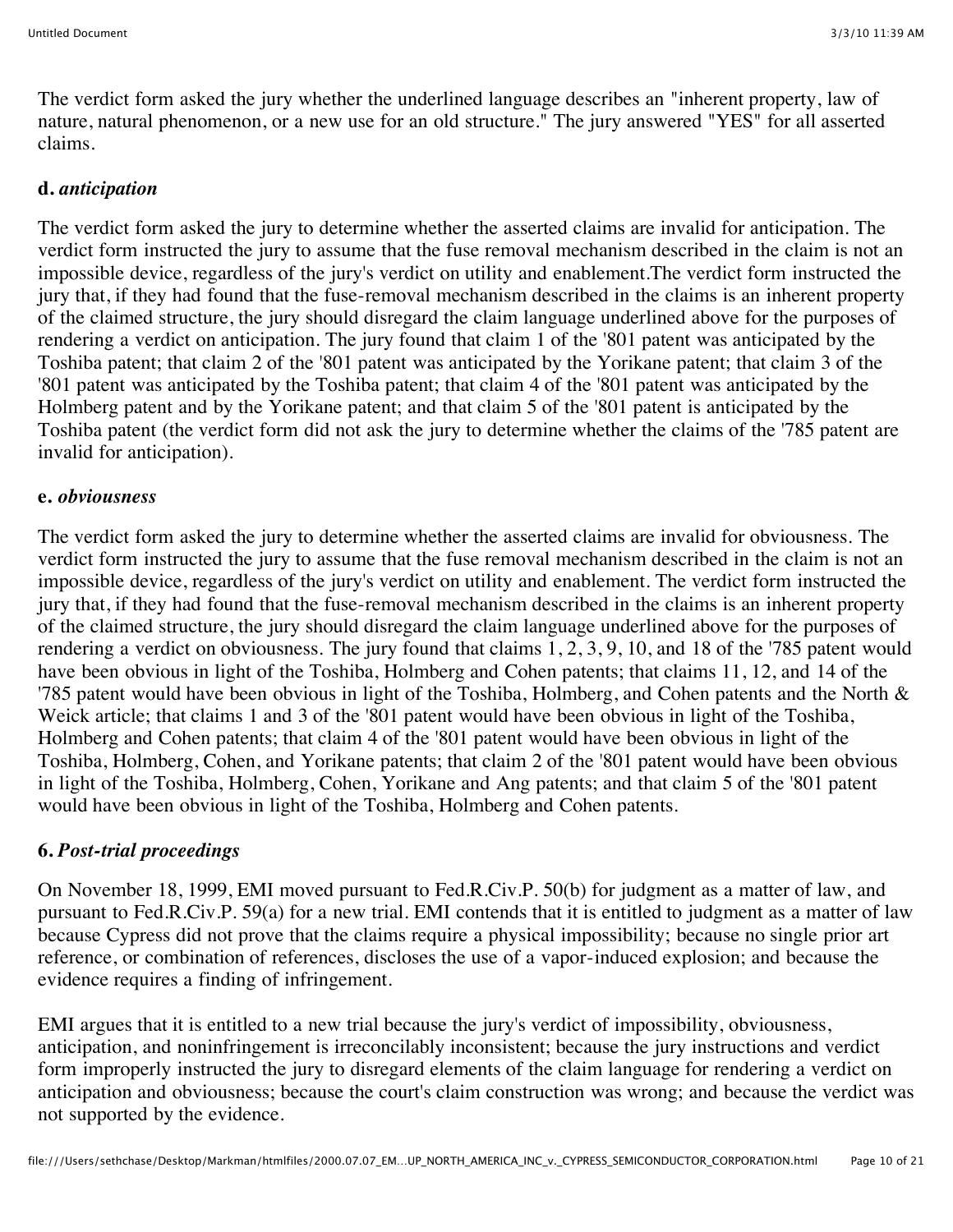# **II.** *DISCUSSION*

# **A.** *EMI's Motion for Judgment as a Matter of Law*

[1] The court may grant EMI's motion for judgment as a matter of law only if "there is no legally sufficient evidentiary basis for a reasonable jury" to have found for Cypress on an issue. *See* Fed.R.Civ.P. 50(a). A district court may overturn a jury's verdict on a motion for judgment as a matter of law only if, upon the trial record, a reasonable jury could not have reached that verdict. *See* Embrex, Inc. v. Service Engineering Corp., 2000 WL 827315, at (Fed.Cir. June 28, 2000).

# **1.** *Was there substantial evidence that Cypress has not infringed the asserted claims of* the '785 patent*?*

The jury found that Cypress has not infringed claim 1 of the '785 patent, from which the other asserted claims of the '785 patent depend. In response to the interrogatories in the verdict form, the jury identified three elements of claim 1 that it found do not read on Cypress's accused processes, as identified in the above description of the verdict form. The court will consider these three claim elements in turn.

# **a.** *"forming a layer of an optically absorptive refractory transition metal above said metal interconnect layer"*

[2] [3] EMI argues that, as a matter of law, Cypress infringes the claim element "forming a layer of an optically absorptive refractory transition metal above said metal interconnect layer" of claim 1 of the '785 patent. The parties do not dispute that Cypress uses a titanium-tungsten alloy as an absorptive metal above the interconnect layer, and thus that Cypress does not literally infringe this claim element under the court's claim construction. EMI argues, however, that the evidence conclusively demonstrates that Cypress infringes this claim element under the doctrine of equivalents. EMI refers to the trial testimony of Bernstein, who described his research on fuses by stating that "[a]nd it has a Ti/tungsten or a-let me think. This is titanium. I think this is pure titanium, although it really matters not too much."

Cypress contends that it presented substantial evidence supporting the jury's verdict. Cypress refers to Bernstein's testimony that titanium and tungsten exhibit different characteristics relating to laser light absorption and adherence to silicon, and that an alloy of titanium and tungsten can achieve characteristics superior to those of elemental metals.

The court notes that Bernstein testified that titanium is more adherent to silicon than tungsten, and that tungsten is more absorptive of laser light than titanium. Bernstein testified that the use of a titaniumtungsten alloy can result in fuses with better characteristics than fuses with absorptive layers made of pure elemental metals. The court finds that this testimony constitutes substantial evidence in support of the jury's finding that Cypress's titanium-tungsten absorptive layers are not equivalent to absorptive layers made from pure elemental metals, as recited in claim 1 of the '785 patent.

# **b.** *"said refractory metal forming a cap to prevent evaporation of said fuse portion when said fuse portion is exposed to a directed energy source to increase the vapor pressure under the cap to produce an explosive removal of said fuse portion"*

EMI argues that it presented substantial evidence that the cap layer of Cypress's fuse structure prevents evaporation to increase the vapor pressure under the cap to produce an explosive removal of the fuse. EMI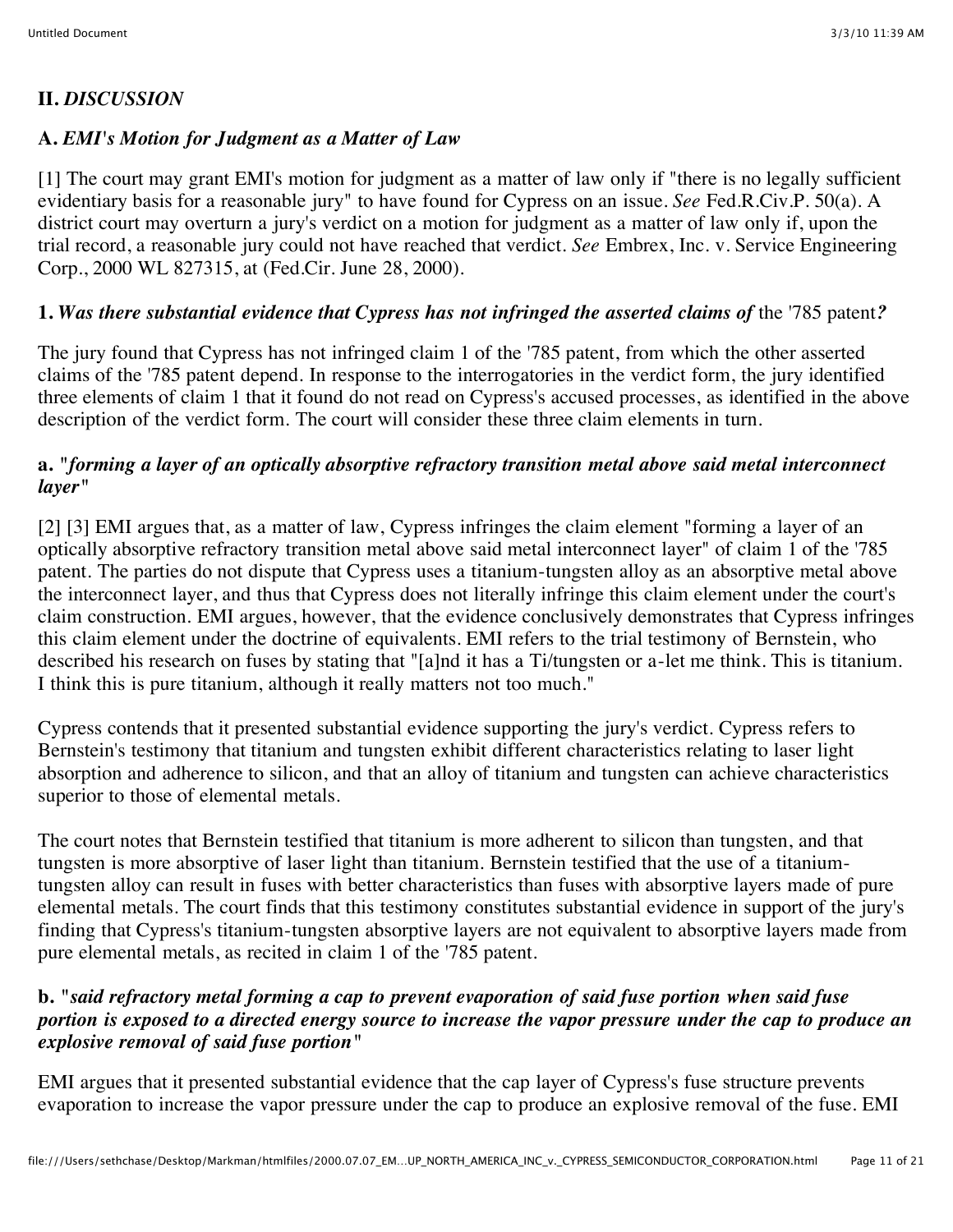relies on the testimony of Fair, who discussed the SEM image reproduced above, and stated that it shows that the interconnect layer becomes sufficiently hot that the aluminum vaporizes, and that an explosion blows out the bottom part of the fuse.

Cypress argues that Bernstein's testimony provides a substantial basis for the jury's finding that Cypress's fuses are not blown through a vapor-induced explosion. Cypress refers to Bernstein's testimony that essentially no vapor pressure could build up in the fuse, and that any explosion in Cypress's fuse-severing process is caused by thermo-mechanical stress as the aluminum layer of the fuse expands in its solid or liquid states.

The aluminum interconnect used by Cypress is covered by a thin layer of a transition metal alloy and encased in glass. Bernstein's testimony indicates that aluminum expands as it is heated, and that the fuse will crack at approximately  $1000C~$  to  $1200C~$ , which is substantially below the  $2400C~$  boiling point of aluminum. According to Bernstein, the interconnect would produce essentially no vapor prior to the time at which it expands and cracks the passivation layer. The court finds that the jury could reasonably determine that Cypress's fuses crack and rupture before the aluminum begins to vaporize.

#### **c.** *"removing said fuse portion from said interconnect line by exposing said optically absorptive refractory metal to directed energy source that explosively removes said fuse portion without damaging the substrate."*

EMI argues that the evidence demonstrates that Cypress's fuses are explosively removed without damaging the substrate. It refers to the SEM image reproduced above of Cypress's blown fuses, and argues that the image shows that the substrate is undamaged by the explosion.

Cypress argues that the fuses are not explosively removed, and that when they are blown through thermomechanical stress, the substrate is damaged. Cypress refers to Bernstein's testimony that the vapor pressure created by the heating is insubstantial in comparison to the stress caused by the expansion of the aluminum. Cypress also refers to the SEM image reproduced above which shows disturbances to the surfaces below and at the bottom corners of the blown fuses, which the jury could reasonably conclude was "damage [] [to] the substrate."

As discussed above, the jury could reasonably find that the fuses are not explosively removed. Moreover, the SEM image relied upon by EMI shows circular regions at the bottom corners of the blown fuses, which are absent from the bottom corners of the unblown fuse. The court finds that the jury could reasonably conclude that the circular regions in the SEM image represent damage to the substrate. Accordingly, the court finds that substantial evidence supports the jury's verdict that Cypress does not infringe this claim element.

# **2.** *Was there substantial evidence that Cypress has not infringed claims 1-4 of* the '801 patent*?*

The jury found that Cypress has not infringed claim 1 of the '801 patent, from which claims 2-4 depend. In the interrogatories provided in the verdict form, the jury stated that Cypress's fuses do not embody the following three elements of claim 1:(1) "said upper layer forming an explosion-inducing cap;" (2) "said layered interconnect configured such that a laser light directed on said upper layer is absorbed thereby and causes said lower layer to vaporize before said upper layer vaporizes thereby inducing an explosion which substantially removes said layered interconnect structure;" and (3) "removing said fuse portion from said interconnect line by exposing said optically absorptive refractory metal to directed energy source that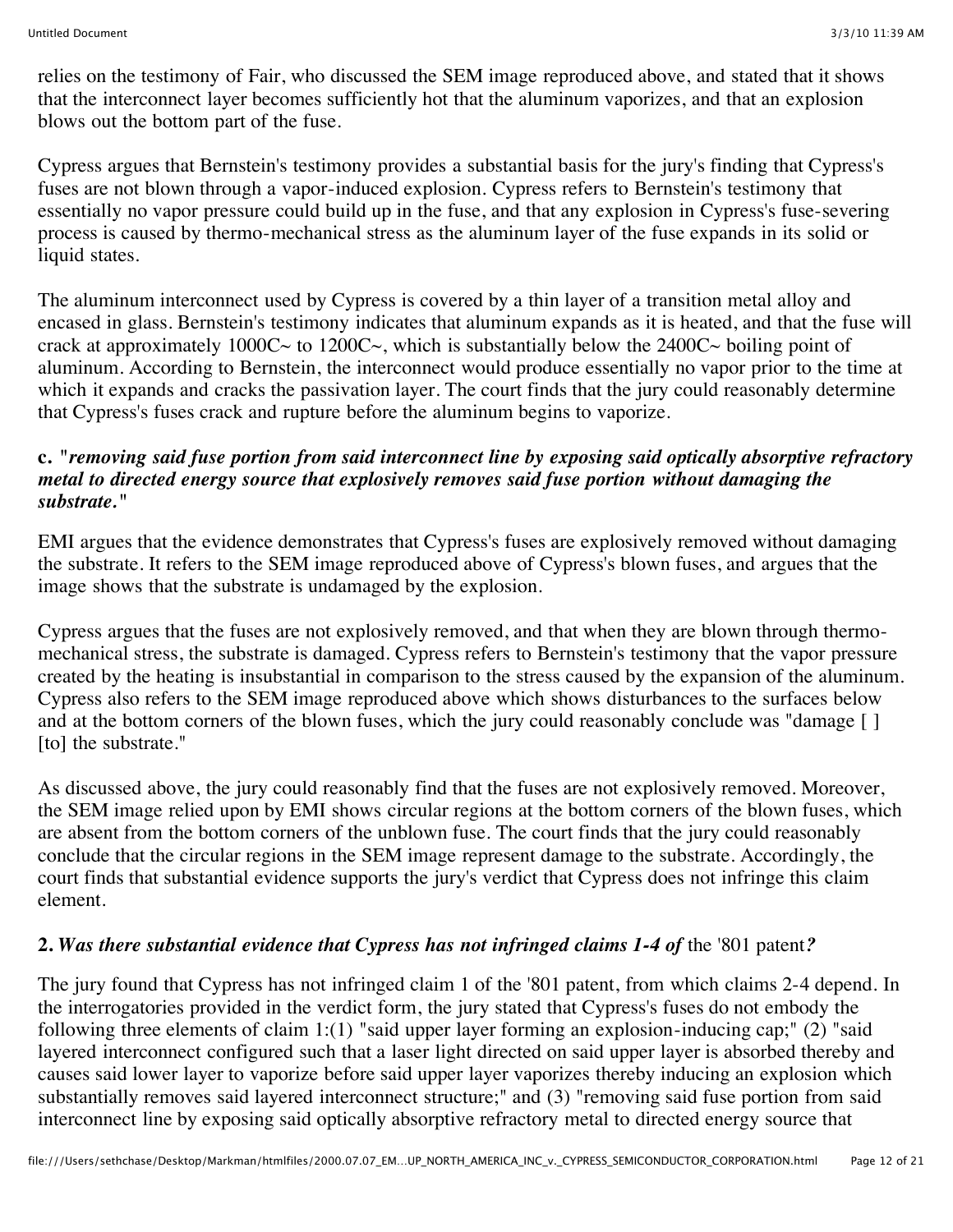explosively removes said fuse portion without damaging the substrate." These claim elements each refer to a vapor-induced explosion. As discussed above, Cypress presented substantial evidence at trial to show that its fuses are blown through thermo-mechanical stress, and not by an increase in vapor pressure. The court finds that substantial evidence supports the jury's verdict of non-infringement of these claims.

# **3.** *Was there substantial evidence that Cypress has not infringed claim 5 of* the '801 patent*?*

The jury found that Cypress has not infringed claim 5 of the '801 patent. In the interrogatories provided in the verdict form, the jury stated that Cypress's fuses do not embody three elements of claim 5.

The first two elements identified by the jury, "a layered interconnect structure having an explosion-inducing cap which includes an upper layer of an optically absorptive material," and "such that when said layered interconnect structure is exposed to said laser light, said upper layer absorbs said laser light and transmits heat to said lower layer, said lower layer vaporizesbefore said upper layer causing an explosion," both refer to a vapor-induced explosion. As discussed above, there is substantial evidence to support the jury's verdict that Cypress's fuses do not meet these claim limitations.

The third element identified by the jury is "said explosion forming an opening between said elements on said integrated circuit." EMI refers to the testimony of Fair, who stated that Cypress's fuses may be blown with a single laser pulse. Cypress, on the other hand, refers to the testimony of Bernstein, who stated that a substantial portion of each Cypress fuse remains after the fuse is initially ruptured, such that the fuse may still conduct electricity. The court finds that Bernstein's testimony provides substantial evidence in support of the jury's verdict that this claim element is not met by Cypress's fuses.

# **4.** *Does the jury's finding of inherency indicate that no reasonable jury could render a verdict of noninfringement?*

[4] The jury found that the claimed fuse-removal mechanism is an "inherent property, law of nature, natural phenomenon, or a new use for an old structure." EMI claims that, if the explosion-inducing cap claimed in its patents is an inherent property of the claimed structure, then Cypress's fuse structure must operate in the same way. EMI argues that no reasonable jury could have found noninfringement after having determined that the claimed mechanism describes an inherent property of the claimed structure.

In its claim construction briefs, and throughout trial, EMI argued that the vapor-induced explosion language of the claims is not an inherent property of the claimed devices, but is a distinct claim limitation. The jury found that Cypress's fuses do not operate according to this mechanism. Although the verdict indicates that the jury found this mechanism to be inherent to EMI's claimed structure, the jury did not necessarily find that the mechanism was inherent to Cypress's fuses. The court finds that the jury's verdicts on inherency and infringement are not inconsistent.

The court accordingly finds that substantial evidence supports the jury's verdict of non-infringement of all the asserted claims.

# **5.** *Does substantial evidence support the jury's finding that the claimed devices recite a physically impossible mechanism?*

EMI argues that Cypress failed to establish that the claims disclose a physically impossible structure, because Cypress failed to present any evidence of impossibility regarding fuse structures other than the ones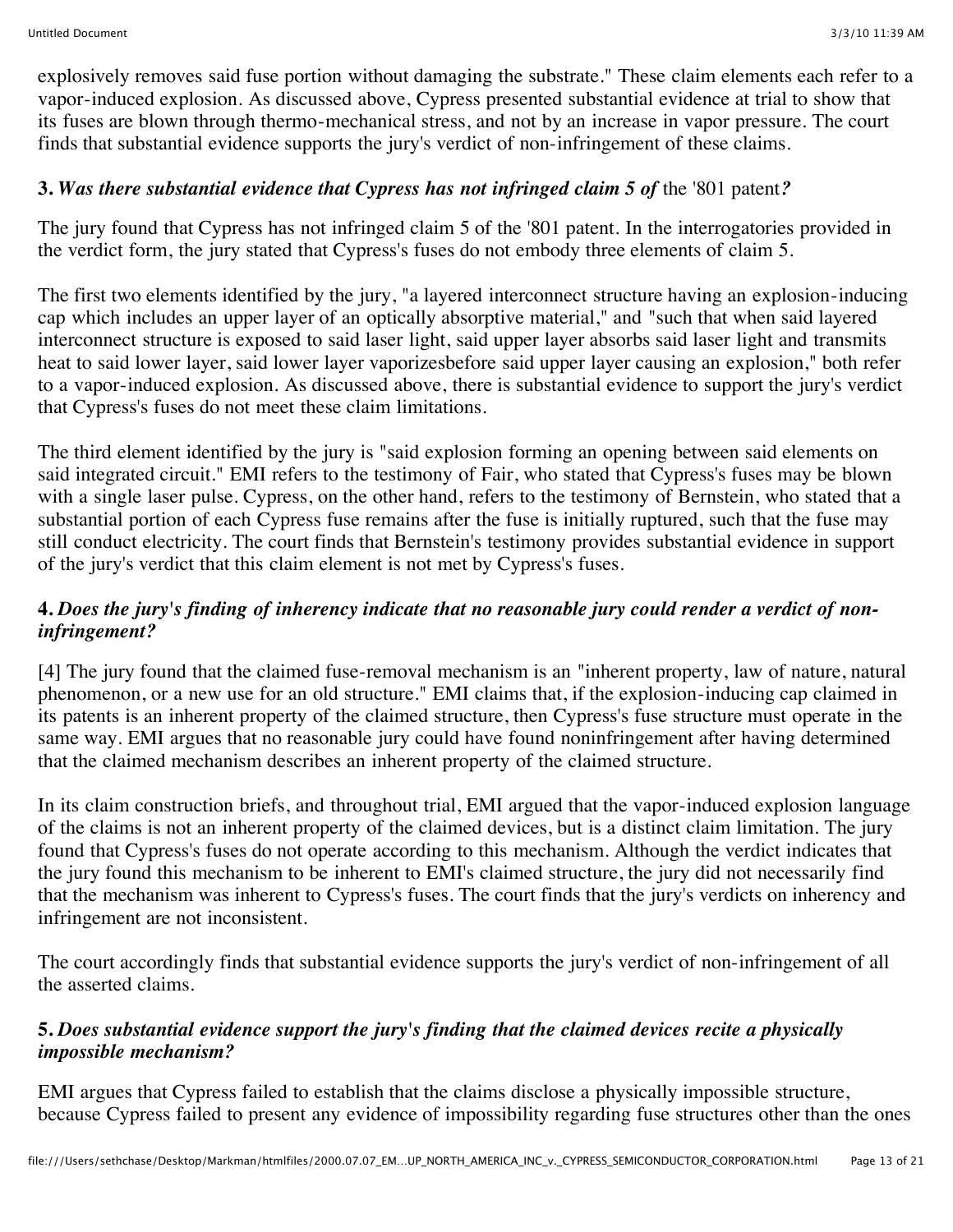built by it and Bernstein. EMI argues that the trial record contains no evidence regarding whether other fuse embodiments taught by the '785 and '801 patents cannot function as described in the claims. *See* Atlas Powder Co. v. E.I. du Pont De Nemours, 750 F.2d 1569, 1576 (Fed.Cir.1984) ("Even if some of the claimed embodiments [are] inoperative, the claims are not necessarily invalid.").

Cypress argues that substantial evidence supports the jury's verdict that the claimed mechanism is impossible, and thus that the claims are invalid for lack of enablement and utility. Cypress contends that it did not have to show that all potential embodiments of the patent are invalid, but rather, that it only had to demonstrate that a significant number of the embodiments are impossible. *See* Atlas Powder, 750 F.2d at 1576-77 ("[I]f the number of inoperative combinations becomes significant, and in effect forces one of ordinary skill in the art to experiment unduly in order to practice the claimed invention, the claim[ ] might indeed by invalid."). Cypress refers to Bernstein's testimony that the aluminum would expand and crack the passivation layer of the fuses at roughly 1000-1200C $\sim$ , a temperature less than 2400C $\sim$ , the point at which aluminum would begin to vaporize in substantial amounts, and boil. Cypress argues that the jury was entitled to draw general conclusions about the feasibility of the claimed mechanism in light of Bernstein's testimony regarding the Cypress fuses.

[5] [6] Where a claim limitation is impossible or inoperable, the claim may be found invalid as not "useful" under 35 U.S.C. s. 101 and as lacking an enabling disclosure under 35 U.S.C. s. 112. *See* Process Control Corp. v. HydReclaim Corp., 190 F.3d 1350, 1359 (Fed.Cir.1999) ("[W]hen an impossible limitation ... is clearly embodied within the claim, the claimed invention must be held invalid."); Raytheon Co. v. Roper Corp., 724 F.2d 951, 956-57 (holding that a claim containing a limitation impossible to meet may be held invalid under either s. 101 or s. 112). A common aspect of all embodiments of the claimed invention is that vapor pressure must sufficiently build up underneath the transition metal cap to induce an explosion. Bernstein's testimony indicates that, due to the relatively high boiling point of aluminum, any fuse having the claimed structure will rupture from the thermomechanical stress of the expansion of the aluminum, rather than from the vaporization of the aluminum. This testimony is applicable to all embodiments of the claimed fuses. Bernstein's testimony constitutes substantial evidence in support of the jury's conclusion that the claimed inventions are invalid for lack of utility and lack of enablement.

#### **6.** *Does substantial evidence support the jury's finding that the claims-in-suit were anticipated by the prior art?*

EMI argues that no reasonable jury could have concluded that the claims at issue are anticipated by the prior art. EMI contends that the claimed devices recite the use of a vapor-induced explosion. EMI asserts that no prior art device at issue in this case discloses the use of a vapor-induced explosion to sever a fuse. Accordingly, EMI argues, the prior art cannot anticipate the claims.

Cypress argues that the claims at issue disclose a simple device of an aluminum interconnect covered by a transition metal layer. Cypress contends that this structure had been repeatedly disclosed in the prior art, such as in the Toshiba, Holmberg, and Yorikane references. Cypress states that the prior art devices, like the claimed fuses, are severed when irradiated with a laser. Cypress argues that, because the fuses are so small and the duration of the explosion is so short, it is impossible for anyone to know precisely how these fuses rupture. Cypress refers to the testimony of Bernstein, who stated that it is possible, although unlikely, that the prior art fuses rupture according to a vapor-induced explosion. Bernstein stated:

My understanding about what happens in the real world is that the process of cutting would not be due to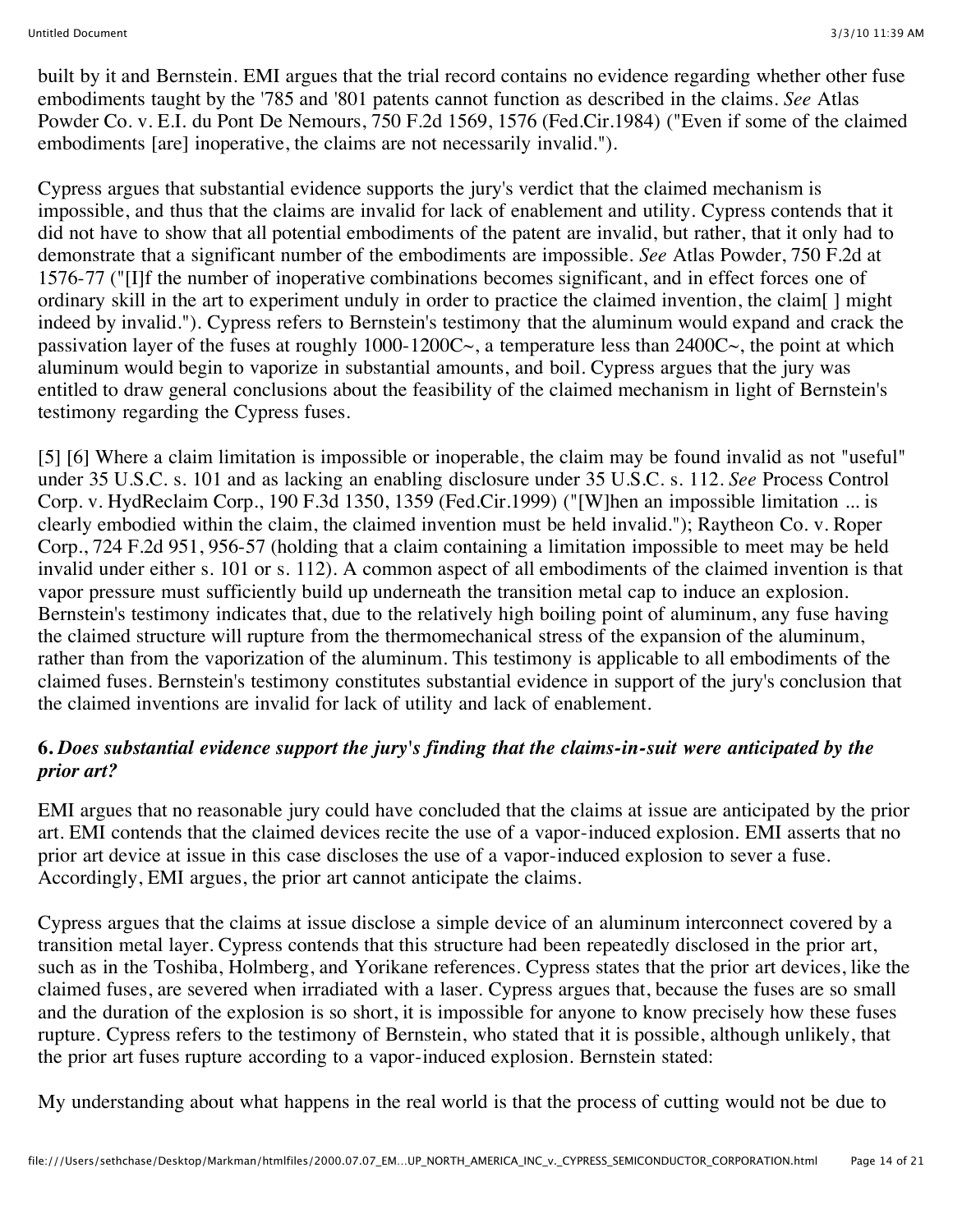vaporization. However, as I said, if I am found to be wrong, and if it is found that the patent is, in fact, based on good science and is correct, then [the prior art structure] would explode in very exactly the same manner as the patents in suit.

Cypress acknowledges that the Toshiba, Holmberg, and Yorikane references do not expressly disclose the use of a vapor-induced explosion to sever an interconnect. Nonetheless, Cypress argues, the devices disclosed in the Toshiba, Holmberg, and Yorikane references may, depending on the underlying science, inherently rupture according to a vapor-induced explosion. Cypress argues that the jury was entitled to assume, for the limited purpose of rendering a verdict on anticipation and obviousness, that the claimed mechanism was not impossible. Cypress contends that, under this assumption, there was substantial evidence by which the jury could find the claims anticipated and rendered obvious by the prior art.

[7] [8] To find a patent claim invalid for anticipation under 35 U.S.C. s. 102, the jury had to find by clear and convincing evidence that a single prior art reference discloses each element of the claim. *See* Kloster Speedsteel AB v. Crucible Inc., 793 F.2d 1565, 1571 (Fed.Cir.1986). A prior art reference might not expressly describe all of the physical characteristics of the disclosed structure, such as its melting point. Physical properties such as melting points are considered "inherent" to the reference. *See* In re Donohue, 766 F.2d 531, 534 (Fed.Cir.1985). A prior art reference that is silent as to one of its physical characteristics may anticipate a subsequently claimed invention that explicitly recites the previously-undisclosed feature, if "the missing descriptive matter is necessarily present in the thing described in the reference, and ... it would be so recognized by persons of ordinary skill." Continental Can Co. v. Monsanto Co., 948 F.2d 1264, 1268 (Fed.Cir.1991). To show that a prior art reference inherently anticipates a claimed invention, it is necessary to show that each element of the claims is present, either expressly or inherently, in the prior art reference. *See* Minnesota Mining & Mfg. Co. v. Johnson & Johnson Orthopaedics Inc., 976 F.2d 1559, 1565 (Fed.Cir.1992) (holding that to establish anticipation, a party "must show that each element of the claim in issue is found, either expressly or under principles of inherency, in a single prior art reference").

The verdict form asked the jury to determine whether the fuse-removal mechanism recited in the claims is an inherent property of the claimed structure. After the jury answered this question in the affirmative, the verdict form instructed the jury to disregard the portion of the claims referring to the fuse-removal mechanism for the purpose of determining whether certain prior art references anticipated the claimed invention. This instruction improperly directed the jury to disregard elements of the claims when determining if they were invalid for anticipation. The verdict form should have directed the jury to consider whether each element of the claims, including the portions of the claims referring to the fuse-removal mechanism, is disclosed by the prior art. *See id.*

[9] For the purposes of EMI's motion for judgment as a matter of law on anticipation, the court will consider if a reasonable jury could have found by clear and convincing evidence that each element of the asserted claims, including the fuse-removal mechanism, is disclosed in a single prior art reference. *See id.* Because the parties do not dispute that the prior art does not expressly disclose the use of a vapor-induced explosion to sever a fuse, the court will consider whether a reasonable jury could have found by clear and convincing evidence that the prior art inherently discloses a vapor-induced explosion.

Bernstein repeatedly emphasized that, in his opinion, the claimed vapor-induced explosion is a scientifically impossible mechanism. Bernstein testified that he could be wrong in his opinion, and that it is plausible that fuses, like those in the prior art, rupture through a vapor-induced explosion. He testified, however, that "certainly if I have [the fuse] contained in a glassy structure, there's not going to be any vapor pressure that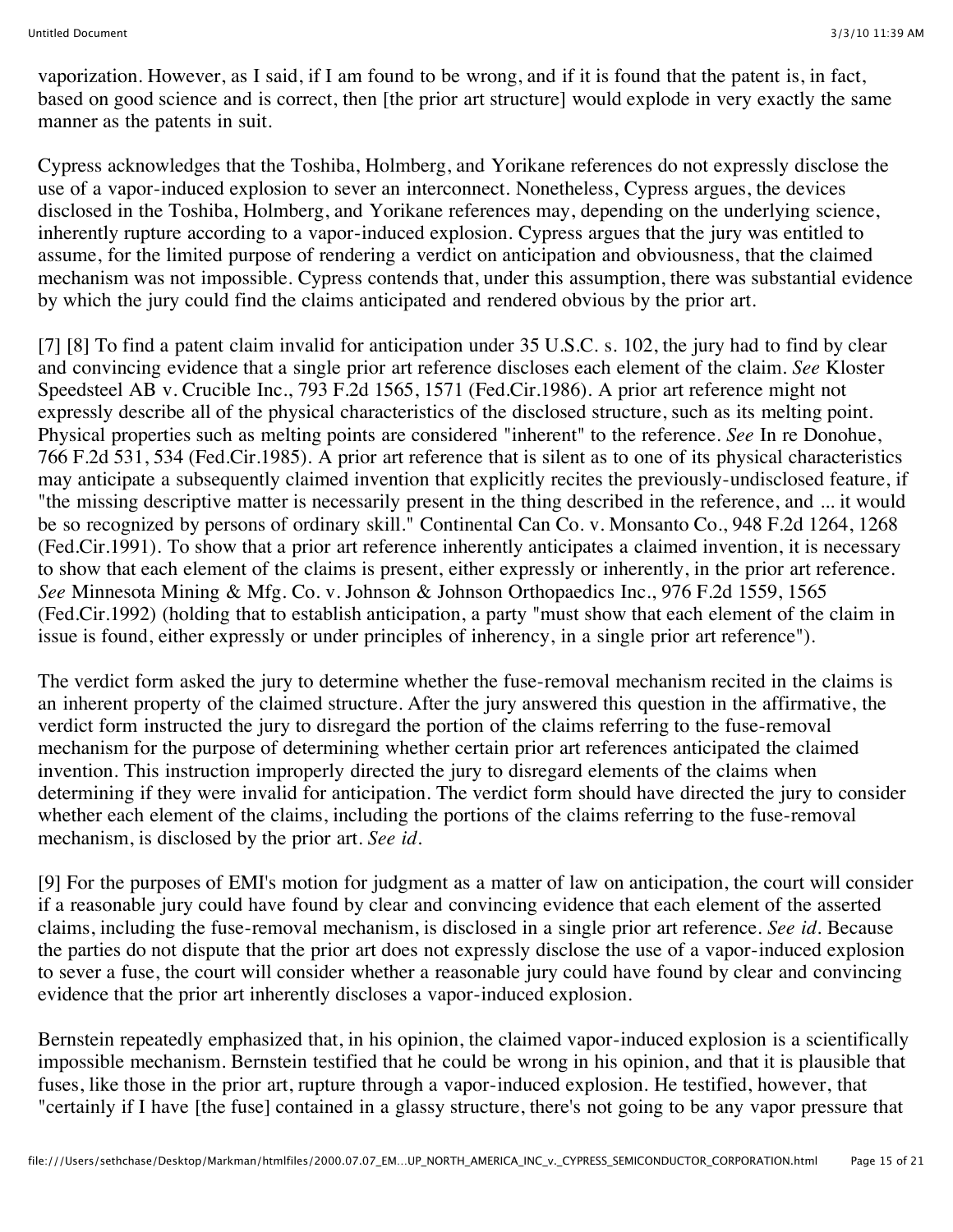will amount to anything, really, as compared to the enormous thermal strains of just the expansion of solid to liquid."

Fair testified that none of the prior art devices identified by Cypress disclose a vapor-induced explosion analogous to that disclosed in the patents-at-issue, and he gave his opinion that none of the references anticipate or render obvious the claimed inventions.

Because of the doubt that Bernstein cast on the claimed explosive removal mechanism, and because Fair testified that none of the prior art exhibit this mechanism, the court finds that no reasonable jury could have found by clear and convincing evidence that the claims-at-issue inherently disclose the claimed fuseremoval mechanism.Because the prior art does not disclose a vapor-induced explosion, no reasonable jury could find that the prior art anticipates the claims at issue. The court will grant EMI's motion for judgment as a matter of law that the asserted claims are not invalid under 35 U.S.C. s. 102 for anticipation.

# **7.** *Does substantial evidence support the jury's finding that the claims-in-suit were rendered obvious by the prior art?*

EMI argues that no reasonable jury could have found by clear and convincing evidence that the claims are invalid for obviousness, because no prior art reference discloses the use of a vapor-induced explosion for rupturing fuses.

As it argued regarding anticipation, Cypress contends that there is substantial uncertainty in how the fuses rupture, and that a reasonable jury could have concluded that the prior art fuses rupture according to a vapor-induced explosion.

[10] [11] A jury may invalidate a claim for obviousness when the differences between the claimed subject matter and the prior art are such that "the subject matter as a whole would have been obvious to a person having ordinary skill in the art." 35 U.S.C. s. 103. There is a strong presumption against finding claims invalid for obviousness when the prior art does not disclose every element of the claimed invention. *See Al-*Site Corp. v. VSI International, Inc., 174 F.3d 1308, 1324 (Fed.Cir.1999) ("Rarely, however, will the skill in the art component operate to supply missing knowledge or prior art to reach an obviousness judgment."). As discussed in the context of the jury's verdict on anticipation, both Bernstein and Fair testified that they did not believe that the prior art fuses rupture according to a vapor-induced explosion. The court finds that no reasonable jury could find by clear and convincing evidence that a person of ordinary skill in the art would find the claimed invention obvious in light of the prior art. The court will grant EMI's motion for judgment as a matter of law that the asserted claims are not invalid for obviousness.

#### **8.** *Was the jury entitled to find that the asserted claims include mechanisms that are an inherent property, law of nature, natural phenomenon, or a new use for an old structure?*

The jury responded affirmatively to the interrogatory on the verdict form asking whether the asserted claims include mechanisms that are an inherent property, law of nature, natural phenomenon, or a new use for an old structure.

The court has determined that it was improper to ask whether the claims recite inherent properties of the claimed invention so that such properties could be disregarded in an anticipation or obviousness analysis. The pertinent inquiry was whether the prior art inherently discloses the claimed fuse-removal mechanism, not whether the fuse-removal mechanism is an inherent characteristic of the claimed structure. The court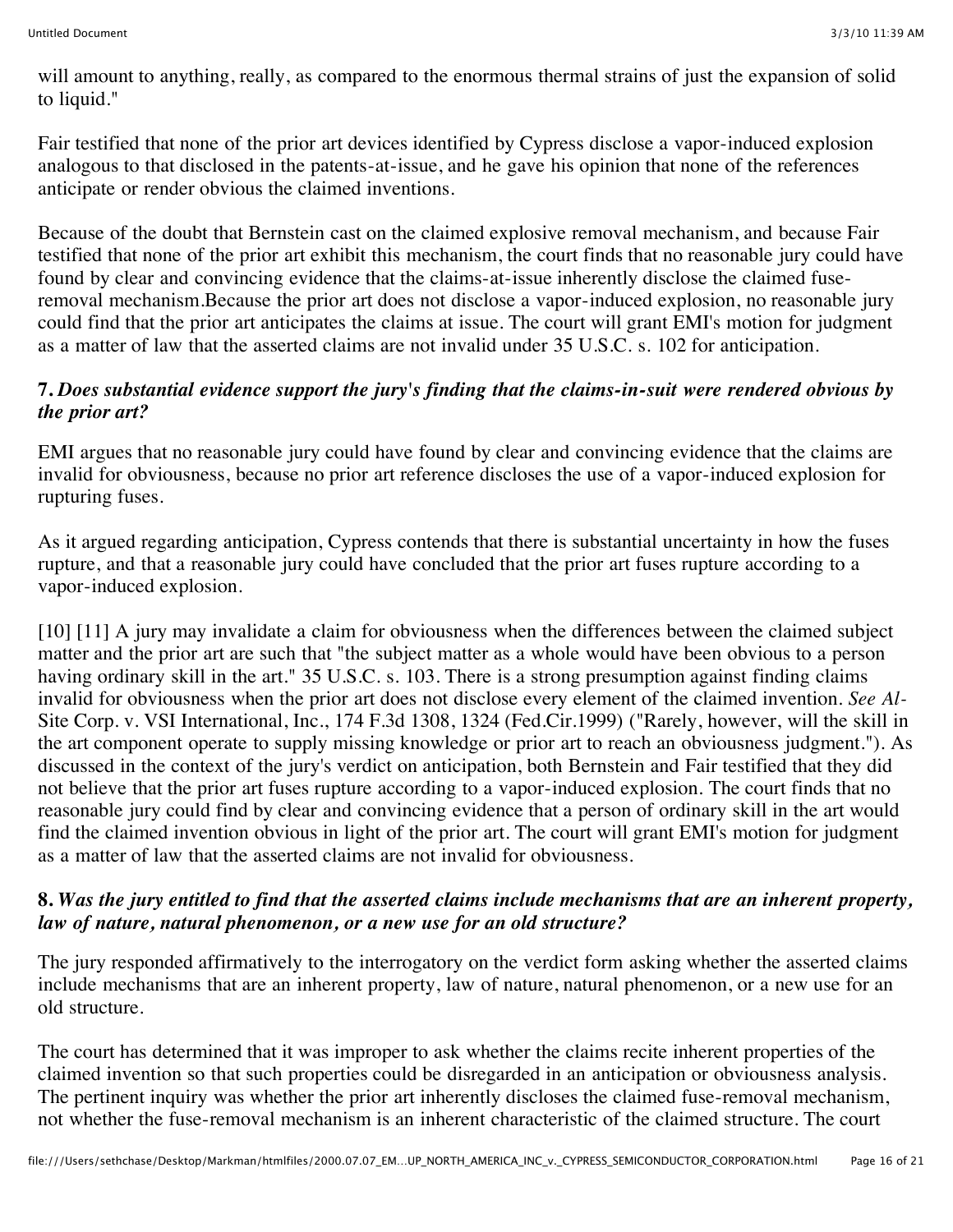finds that the jury's conclusion that the fuse-removal mechanism is an inherent property of the claimed structure has no legal significance.

# **B.** *EMI's Motion for a New Trial*

[12] The decision as to whether a new trial should be granted is within the discretion of the trial court. Georgia-Pacific Corp. v. U.S. Gypsum Co., 195 F.3d 1322, 1333 (Fed.Cir.1999). Federal Rule of Civil Procedure 59(a) permits the court to order a new trial "for any of the reasons for which new trials have heretofore been granted in actions at law in the courts of the United States." Fed.R.Civ.P. 59(a). Although Rule 59(a) does not specify the grounds on which a district court can grant a new trial, Federal Rule of Civil Procedure 61 provides that the court should not order a new trial unless "substantial justice" so requires. Fed.R.Civ.P. 61. Rule 61 also instructs the court to disregard any "error or defect in the proceeding which does not affect the substantial rights of the parties." *Id.*

#### **1.** *Were the jury's findings inconsistent and irreconcilable?*

The jury found that the claims describe a physically impossible mechanism, that the claims describe an "inherent property, law of nature, natural phenomenon, or a new use for an old structure," and that they are invalid for anticipation and obviousness. EMI contends that the jury's finding of impossibility cannot be reconciled with the jury's other findings. EMI argues that an impossible mechanism cannot be inherent in nature, that it cannot have been anticipated by the prior art, and that people of ordinary skill in the art could not find an impossible mechanism to be obvious. EMI also asserts that the jury's finding that the Cypress fuses do not have a cap to "prevent evaporation of said fuse portion when said fuse portion is exposed to a directed energy source to increase the vapor pressure under the cap" cannot be reconciled with the jury's finding that this language is an "inherent property, law of nature, natural phenomenon or new use of an old structure." EMI argues that these alleged inconsistencies mandate a new trial.

Cypress argues that the jury's verdict is not inconsistent. Cypress notes that the verdict form instructed the jurors that, for the purposes of the inherency, obviousness, and anticipation verdicts, they should assume that the claimed process was not impossible. Cypress observes that the verdict form did not ask the jury to find that the claimed mechanism was simultaneously impossible and inherent. Cypress contends that the verdict form asked the jury to independently consider the theories of impossibility, inherency, obviousness, and anticipation. Cypress refers to the testimony of Bernstein that:

My understanding about what happens in the real world is that the process of cutting would not be due to vaporization. However, as I said, if I am found to be wrong, and if it is found that the patent is, in fact, based on good science and is correct, then [the prior art structure] would explode in very exactly the same manner as the patents in suit.

Cypress contends that this testimony provides substantial evidence upon which the jury could render its verdicts of impossibility, inherency, anticipation, and obviousness.

[13] The court notes that the jury found by clear and convincing evidence that the claims in suit are invalid because they disclose an impossible mechanism. The jury also found by clear and convincing evidence that the claimed invention is anticipated and rendered obvious by the prior art. These verdicts are difficult to reconcile. When an inconsistency in a jury's verdict "undermines the judgment entered," a court must grant a new trial. Riley v. K Mart Corp., 864 F.2d 1049, 1054 (3d Cir.1988) ("[T]he fundamental inconsistencies among answers in the two sets of interrogatory answers here fatally undermines the judgment entered and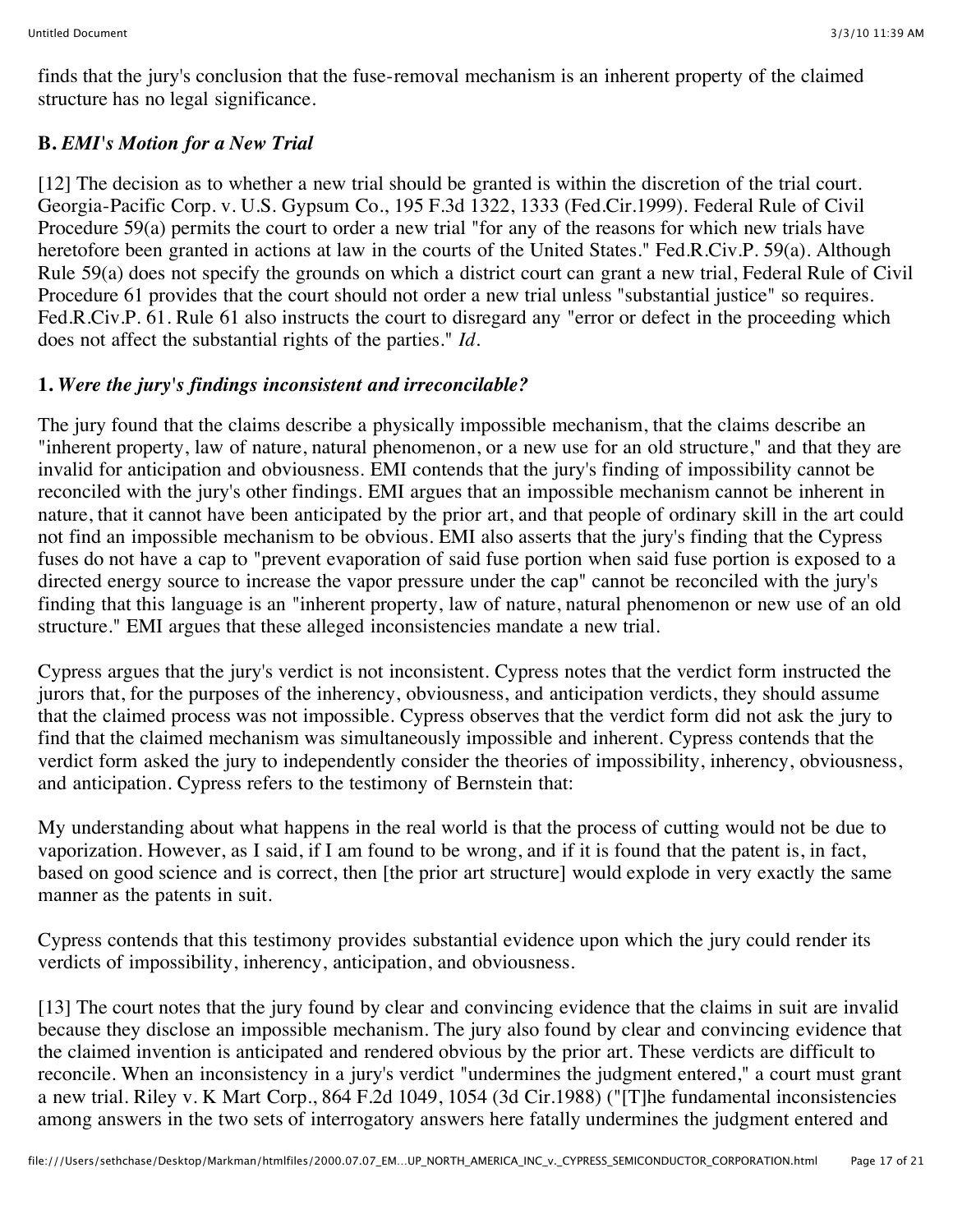mandates a new trial."). In this case, the alleged inconsistencies in the jury's verdict do not draw into question the judgment entered. The jury found that Cypress did not infringe the asserted claims, and it found in Cypress's favor on three alternative grounds of invalidity. As discussed above, the court has found that substantial evidence supports the jury's finding that the patents are invalid under 35 U.S.C. s.s. 101 and 112 for disclosing an impossible mechanism. This theory of invalidity, alone, is sufficient to support the judgment entered by the court. Because the alleged inconsistencies in the verdict do not affect the substantial rights of the parties, the court will not grant EMI a new trial on this ground. Fed.R.Civ.P. 61.

# **2.** *Did the verdict form contain errors?*

EMI argues that the questions in the verdict form were so defective in their formulation that their submission to the jury constitutes grounds for a new trial. Among its contentions, EMI identifies the following alleged errors in the verdict form: (1) the failure to include the preamble of the claims in the claim charts used in the infringement verdict; (2) the failure to include in the verdict form on utility and enablement an instruction that all embodiments taught by the patent must be impossible in order to find invalidity; and (3) the instruction to disregard the claim limitations referring to the vapor-induced explosion for the purpose of rendering a verdict on anticipation and obviousness.

[14] The verdict form directed the jury to determine which, if any, of the claim elements of the asserted claims read upon Cypress's accused fuses. The claim charts included in the infringement section of the verdict form do not include the preamble of the claims. The court found in its claim construction opinion that the preambles of the claims are not claim limitations. Thus, it was not improper to omit the preambles from the claim charts in the verdict form.

[15] As to impossibility, the verdict form asked whether Cypress had shown by clear and convincing evidence that the asserted claims "describe[ ] a fuse-removal mechanism that is physically impossible in the structure described in the claim." EMI argues that, by merely asking the jury whether " *the structure* [i.e., singular] described in the claim" was impossible, the verdict form permitted the jury to find the claim invalid based on a finding that only one embodiment of the claim was impossible. EMI argues that the verdict form should have asked if "all structures" covered by the claims were invalid for impossibility. The court finds that the language of the verdict form sufficiently states the controlling law. *See* Process Control, 190 F.3d at 1359 ("[W]hen an impossible limitation, such as a nonsensical method of operation, is clearly embodied within the claim, the claimed invention must be held invalid.").

[16] As to inherency, anticipation, and obviousness, the verdict form instructed the jury that, if they had found the vapor-induced explosion mechanism described in the asserted claims to describe an inherent property, law of nature, natural phenomenon, or a new use for an old structure, they should disregard the portions of the claim language referring to the inherent property. As discussed above, the verdict form improperly instructed the jury to disregard portions of the claims when comparing the claimed invention to the prior art. To find that a prior art reference anticipated, or rendered obvious, the claimed invention, the jury was required to find that the prior art necessarily disclosed each element of the claims. *See* Kloster Speedsteel, 793 F.2d at 1571. This requirement does not change under a theory that the prior art inherently anticipates a claimed invention. *See* Minnesota Mining & Mfg., 976 F.2d at 1565 (holding that to establish anticipation, a party "must show that each element of the claim in issue is found, either expressly or under principles of inherency, in a single prior art reference").

A trial court's error is harmless when it is "highly probable" that it did not affect the outcome of the case.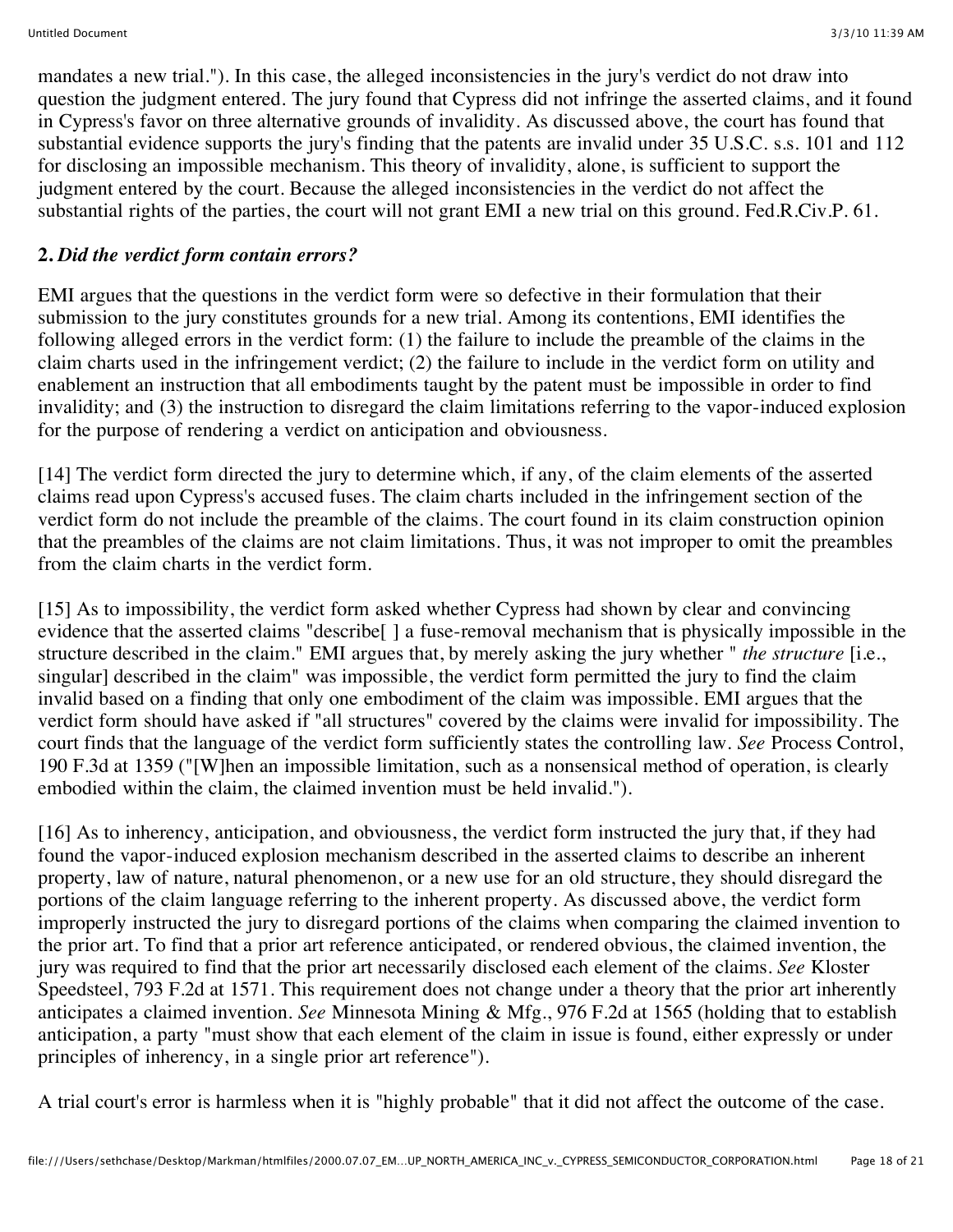McQueeney v. Wilmington Trust Co., 779 F.2d 916, 917 (3d Cir.1985). In this case, the court has found that substantial evidence supports the jury's verdict that the claims-at-issue are invalid under 35 U.S.C. s.s. 101 and 112 because they describe an impossible device. Although the error in the verdict form may have tainted the jury's verdict as to anticipation and obviousness, this error does not undermine the jury's conclusion that the claims are invalid for lack of utility and enablement.

EMI has identified a number of other alleged errors in the verdict form, as follows: (1) an instruction to disregard language from claim 1 of the '785 patent if the language describes "a new use for an old product"; (2) a question asking the jury whether Holmberg anticipates dependent claim 4 of the '801 patent, but not whether Holmberg anticipates base claim 1; and (3) the failure to inform the jury in the verdict form that it must answer questions about obviousness from the perspective of a person of ordinary skill in the art at the time of invention. Because these questions all concern the jury's verdict on anticipation and obviousness, and because the court will grant judgment as a matter of law in favor of EMI on these issues, the court need not address these issues in the context of EMI's motion for a new trial.

# **3.** *Were the jury instructions confusing and contrary to law?*

EMI argues that eight of the court's jury instructions were so erroneous as to require a new trial. It argues: (1) that the jury instructions failed to explain why the jury did not need to consider literal infringement of claim 1 of the '785 patent; (2) that the jury instructions improperly stated that "[i]f you do not find literal infringement you *may* consider infringement under the doctrine of equivalents," rather than stating that the jury was required to consider infringement under the doctrine of equivalents; (3) that the jury instructions failed to explain that the claim term "comprises" means that Cypress's use of additional components in its fuses does not obviate infringement, insofar as Cypress's fuses meet all elements of the asserted claims; (4) that the jury instructions on utility and enablement fail to explain that the jury must determine if all possible embodiments are physically impossible; (5) that the instructions on anticipation impermissibly directed the jury to disregard claim elements; (6) that the jury was not instructed that obviousness requires clear and convincing evidence; (7) that instructions on obviousness improperly directed the jury to disregard claim elements; and (8) that Attachment A of the jury instructions (Definition of Claim Terms) did not present the court's claim construction in the format that it appears in the conclusion of the court's claim construction opinion.

As stated above, the court finds that the jury instructions and verdict form improperly directed the jury to disregard elements of the claims when rendering a verdict on anticipation and obviousness. Because the court will grant EMI's motion for judgment as a matter of law as to anticipation and obviousness, the court need not consider EMI's motion for a new trial on these grounds.

Regarding enablement, the jury instructions stated that "[i]f the claim describes and claims something that is physically impossible, then the claim is invalid because the specification cannot demonstrate how to practice the invention." The instruction on utility is similar. EMI contends that it was necessary to instruct the jury that they had to find all embodiments of the invention to be physically impossible. The court finds that the jury instructions are properly grounded in Federal Circuit law. *See* Process Control, 190 F.3d at 1359 ("[W]hen an impossible limitation, such as a nonsensical method of operation, is clearly embodied within the claim, the claimed invention must be held invalid."); Raytheon, 724 F.2d at 956-57 (holding that a claim containing a limitation impossible to meet may be held invalid under either s. 101 or s. 112).

The court has considered the remaining objections to the jury instructions advanced by EMI. The remaining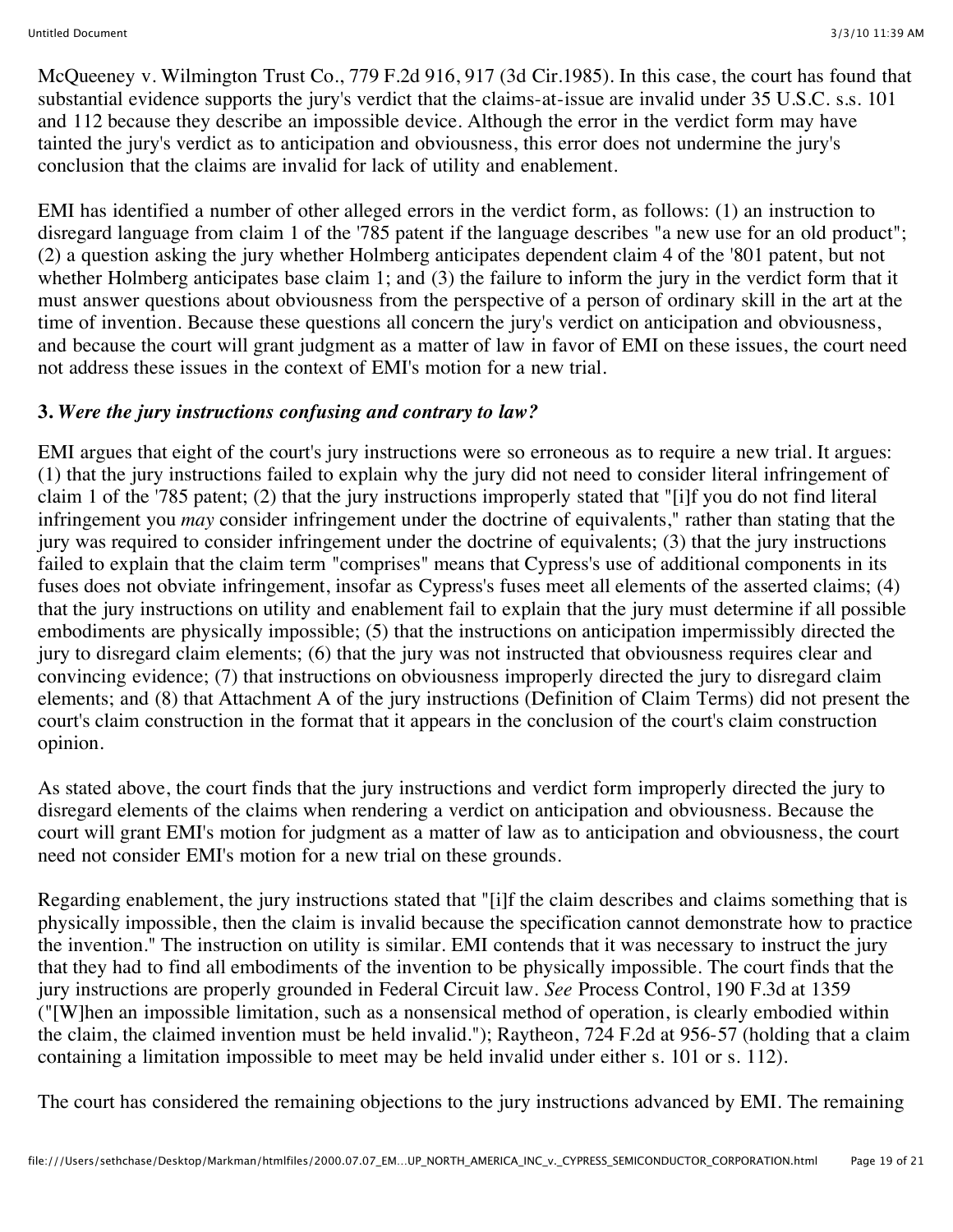issues raised by EMI do not pertain to the jury's conclusion that the claims at issue are invalid for lack of utility and lack of enablement. Even were the court to accept that the above objections raised by EMI constitute errors in the jury instructions, it appears that such error would be harmless, and would not constitute grounds for a new trial. Accordingly, the court will deny EMI's motion for a new trial on this ground.

#### **4.** *Was the court's claim construction incorrect?*

EMI argues that it is entitled to a new trial based upon four alleged errors in the court's claim construction. It argues: (1) that the preambles of the patents at issue are limitations; (2) that an "optically absorptive refractory transition metal" includes an alloy of pure metals; (3) that "optically absorptive" requires a reference point; and (4) that "damage to the substrate" refers to damage to the silicon substrate.

The court has considered the arguments raised by EMI during the original briefing on claim construction, and in the context of EMI's motion for reconsideration of the court's claim construction opinion. For the reasons stated in the court's claim construction opinion, the court finds that there is no basis for granting a new trial on this ground. Moreover, the alleged errors in the court's claim construction do not draw into question the jury's verdict that the asserted claims are invalid because the fuse-removal mechanism they disclose is impossible. Thus, even if the court had adopted EMI's construction of the disputed claims, it appears that the jury's verdict would be unchanged. Because the alleged errors do not affect the "substantial rights" of the parties, the court will deny EMI's motion for a new trial on this ground. Fed.R.Civ.P. 61.

#### **5.** *Was the verdict contrary to the evidence?*

EMI argues that it is entitled to a new trial because the verdict was contrary to the evidence. The court, as discussed in the context of EMI's motion for judgment as a matter of law, finds that substantial evidence supports the jury's findings of non-infringement and invalidity for lack of utility and enablement. Although the court has found that the evidence does not support the jury's findings of anticipation and obviousness, this ruling does not affect the judgment entered in this case.

Accordingly, the court will deny EMI's motion for a new trial.

# **III.** *CONCLUSION*

For the reasons discussed above, the court will deny EMI's motion for a new trial. Because the court finds that substantial evidence supports the jury's finding that Cypress has not infringed the claims at issue, and that the claims at issue are invalid under 35 U.S.C. s. 101 for lack of utility and under 35 U.S.C. s. 112 for lack of enablement, the court will deny EMI's motion for judgment as a matter of law on these grounds. The court finds that no reasonable jury could find the asserted claims to be invalid for anticipation under 35 U.S.C. s. 102 or for obviousness under 35 U.S.C. s. 103, and so will grant EMI's motion for judgment as a matter of law that the claims are not invalid for anticipation or obviousness.

The court previously directed that judgment be entered in favor of the defendant and against the plaintiff on the plaintiff's claims. Because Cypress seeks a declaration of invalidity of the asserted claims, the court will enter a judgment of invalidity of the claims of the '785 and '801 patents.

The court will issue an Order consistent with this Opinion.